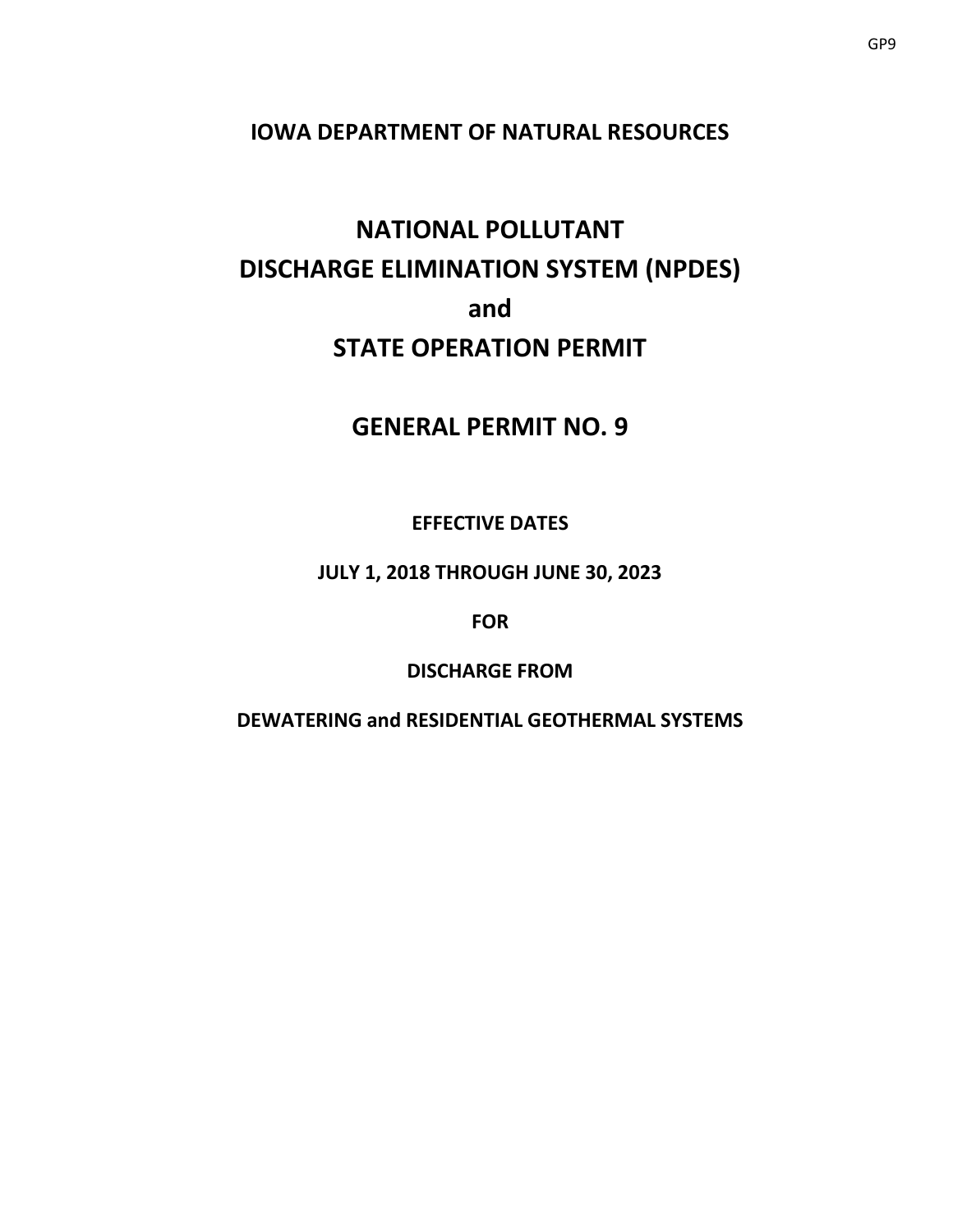#### **Table of Contents**

|    | А.        |  |
|----|-----------|--|
|    | <b>B.</b> |  |
|    | C.        |  |
|    |           |  |
|    |           |  |
|    |           |  |
|    | А.        |  |
|    | В.        |  |
|    | C.        |  |
|    | D.<br>Ε.  |  |
| F. |           |  |
|    | G.        |  |
|    |           |  |
|    |           |  |
|    | Α.        |  |
|    | В.        |  |
|    | C.        |  |
|    | D.        |  |
|    | Ε.        |  |
|    | F.        |  |
|    | G.        |  |
|    | Η.        |  |
| Ι. |           |  |
| J. |           |  |
|    | К.        |  |
|    |           |  |
|    | Α.        |  |
|    | В.        |  |
|    | C.        |  |
|    | D.        |  |
|    | Ε.        |  |
|    | F.        |  |
|    |           |  |
|    |           |  |
|    |           |  |
|    |           |  |
|    |           |  |
|    |           |  |
|    |           |  |
|    |           |  |
|    |           |  |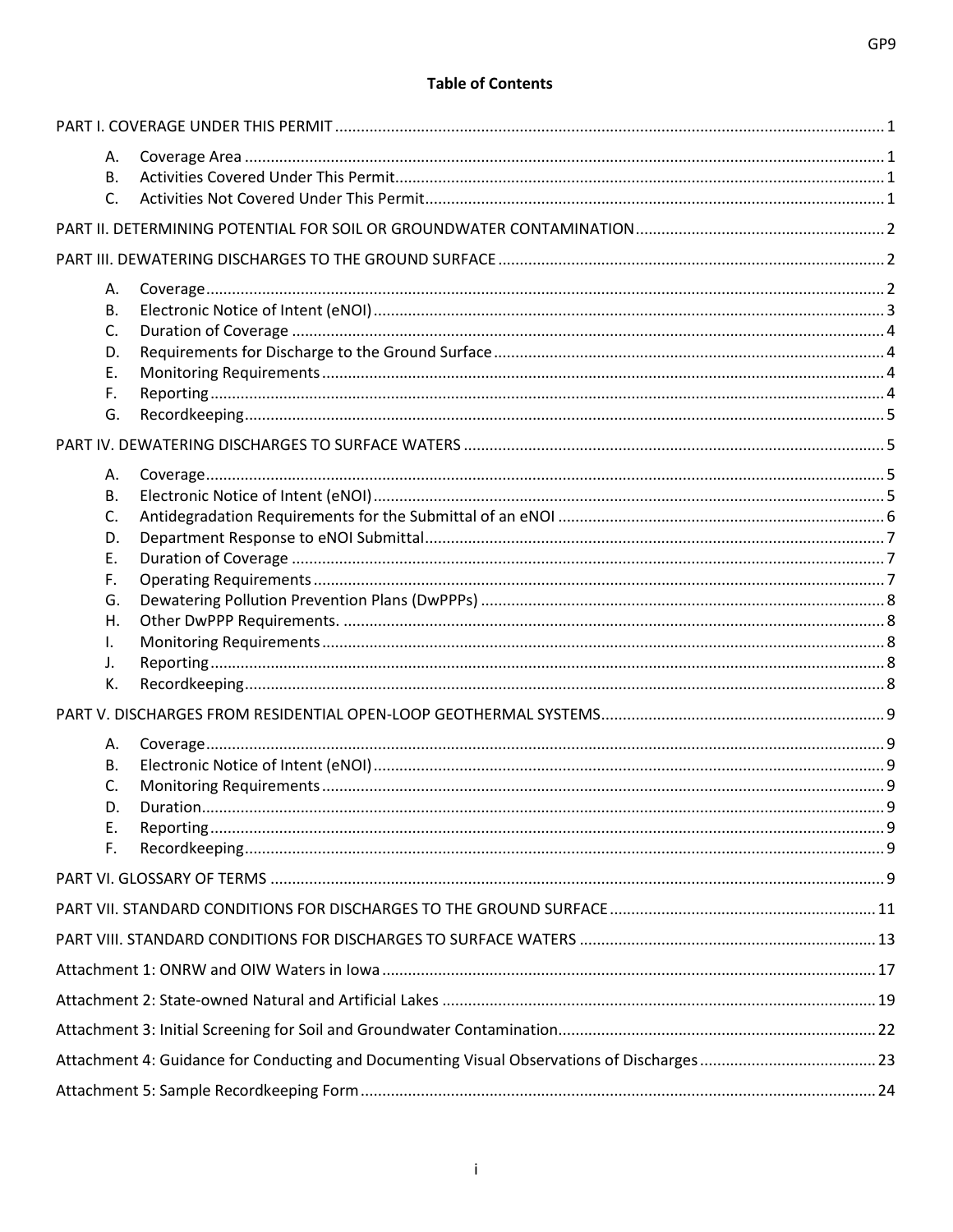## <span id="page-2-0"></span>**PART I. COVERAGE UNDER THIS PERMIT**

#### <span id="page-2-1"></span>**A. Coverage Area**

This permit covers all areas within the borders of the State of Iowa.

#### <span id="page-2-2"></span>**B. Activities Covered Under This Permit**

This permit authorizes the discharge of pollutants to surface waters of the State or to the ground surface resulting from the following:

- Excavation dewatering associated with construction or maintenance activity where pumps, sumps, or similar tools are used within or near excavation areas to remove accumulated water;
- Groundwater dewatering through the installation of temporary dewatering wells, vacuum well points, eductors, or similar tools to cause localized lowering of the water table to facilitate construction or maintenance activity; and
- Residential open-loop geothermal heating and cooling systems that use water as a heat transfer medium.

## <span id="page-2-3"></span>**C. Activities Not Covered Under This Permit**

Discharges from the following activities are not authorized by this permit. Exclusion from this permit does not exempt the discharges below from environmental regulation.

- 1. Discharges authorized under an individual NPDES permit or another general NPDES permit.
	- a. General Permits #1, #2, or #3; or Municipal Separate Storm Sewer (MS4) Permits:
		- i. These permits authorize discharges of uncontaminated groundwater and discharges from foundation or footing drains where flows are not contaminated with process materials.
		- ii. A permittee who is already authorized under GP #1, #2, #3, or an MS4 permit who will conduct one or more of the discharges listed in Part I.C.1.a.i does not need coverage under GP #9 for those discharges.
	- b. Individual NPDES or State Operation Permits:
		- i. A permittee authorized for any of the discharges listed in I.B under an individual permit shall adhere to the requirements of their individual permit for that activity.
		- ii. A permittee authorized under an individual permit may discharge from any of the activities covered under this permit but not listed in their individual permit, according to the requirements of this permit.
- 2. Dewatering of active mines and quarry pits.
	- General Permit #5 authorizes discharges of dewatering water from certain types of mines and quarries. Facilities that are eligible for GP #5 should seek coverage under that permit. Mine and quarry facilities that are ineligible under GP #5 must seek individual permits.
- 3. Any new or expanded discharge to an Outstanding Iowa Water (OIW) or Outstanding National Resource Water (ONRW). {See Attachment 1}
	- Discharges to OIW can only be authorized by individual permits. Discharges to ONRW cannot be authorized in Iowa.
- 4. Any discharge to a state-owned natural or artificial lake {See Attachment 2}.
	- Iowa Code prohibits the discharge of pollutants to a state-owned natural or artificial lake.
- 5. Any discharge that contributes to or that may reasonably be expected to contribute to a violation of any water quality standard.
- 6. Discharges that contain domestic sewage, industrial process waste, or manure, whether treated or untreated.
	- Persons seeking to do this should contact the Iowa Department of Natural Resources.
- 7. Any discharge from an open-loop geothermal heating and cooling system other than a residential open-loop geothermal heating and cooling system as defined in Part VI of this permit.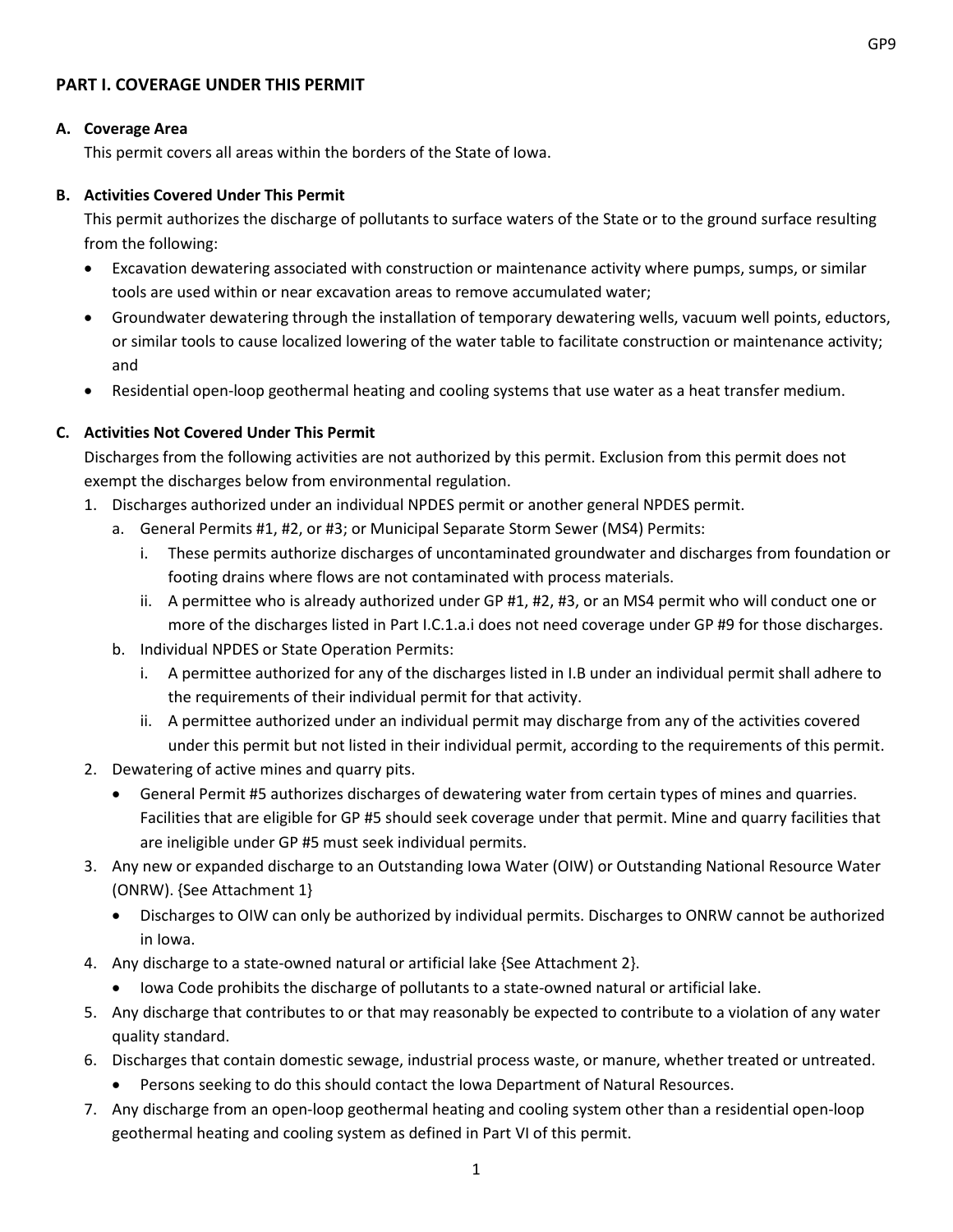- Discharges from geothermal heat pumps that do not reach navigable waters do not require permits to dispose of wastewater. (See 567 IAC 64.3(1)"d")
- Open-loop systems that are not residential systems must seek coverage under an individual permit.
- 8. Discharges from the construction of an animal feeding operation that are regulated under 567 IAC 65, General Permit #2, or an individual stormwater permit.
- 9. Discharges that may adversely impact critical habitat of threatened or endangered species as designated by the Iowa Department of Natural Resources [\(http://www.iowadnr.gov\)](http://www.iowadnr.gov/) or the US Fish and Wildlife Service [\(http://www.fws.gov/\)](http://www.fws.gov/).
- 10. Discharges from dewatering necessary to repair water lines.

## <span id="page-3-0"></span>**PART II. DETERMINING POTENTIAL FOR SOIL OR GROUNDWATER CONTAMINATION**

- **A.** Persons intending to dewater are responsible for determining if contaminated soil or groundwater is expected to be present. This Part does not apply to discharges from residential open-loop geothermal systems.
- **B.** If the site does not have a history of industrial or commercial use, the permittee may presume that contamination does not exist if there is no obvious reason to expect contamination (e.g. unusual color or odor; known spills).
- **C.** For all other sites, the permittee shall conduct an inquiry to determine if contaminated soil or groundwater is expected to be present.
- **D.** The inquiry shall consider the following:
	- 1. Current and historic uses of the site;
	- 2. Current uses of adjacent sites;
	- 3. Probable hazardous substances that could reasonably be associated with current or historic uses;
	- 4. Whether the site is considered contaminated by the Department, US EPA, or other parties;
	- 5. Whether the site is currently subject to risk-based corrective action due to a known petroleum release from an underground storage tank (i.e. Tier 1, Tier 2, or Tier 3); and
	- 6. Any other relevant information.
- **E.** The screening form in Attachment 3 may be used to document the initial inquiry.
- **F.** When the initial inquiry indicates the possibility for contamination, a more in-depth inquiry shall be conducted and documented.
- **G.** In addition to or in lieu of conducting such an inquiry, the permittee may analyze representative samples of soil and/or groundwater at the site.
	- 1. Samples need only be analyzed for those substances that could reasonably be expected to be present based on the factors listed in Part II.D.1.
	- 2. For the purposes of this permit, a site will be considered contaminated when the concentration of any toxic or hazardous substance exceeds the relevant statewide standard as published at [www.iowadnr.gov.](http://www.iowadnr.gov/)

## <span id="page-3-1"></span>**PART III. DEWATERING DISCHARGES TO THE GROUND SURFACE**

## <span id="page-3-2"></span>**A. Coverage**

For this part of the permit, "discharge to the ground surface" means the operation of a wastewater disposal system that directs dewatering wastewater to the surface of the ground. This does not include disposal systems that result in a discharge to surface waters of the state. For Part III only, "discharge" means "discharge to the ground surface". The Part does not apply to discharges from residential open-loop geothermal systems.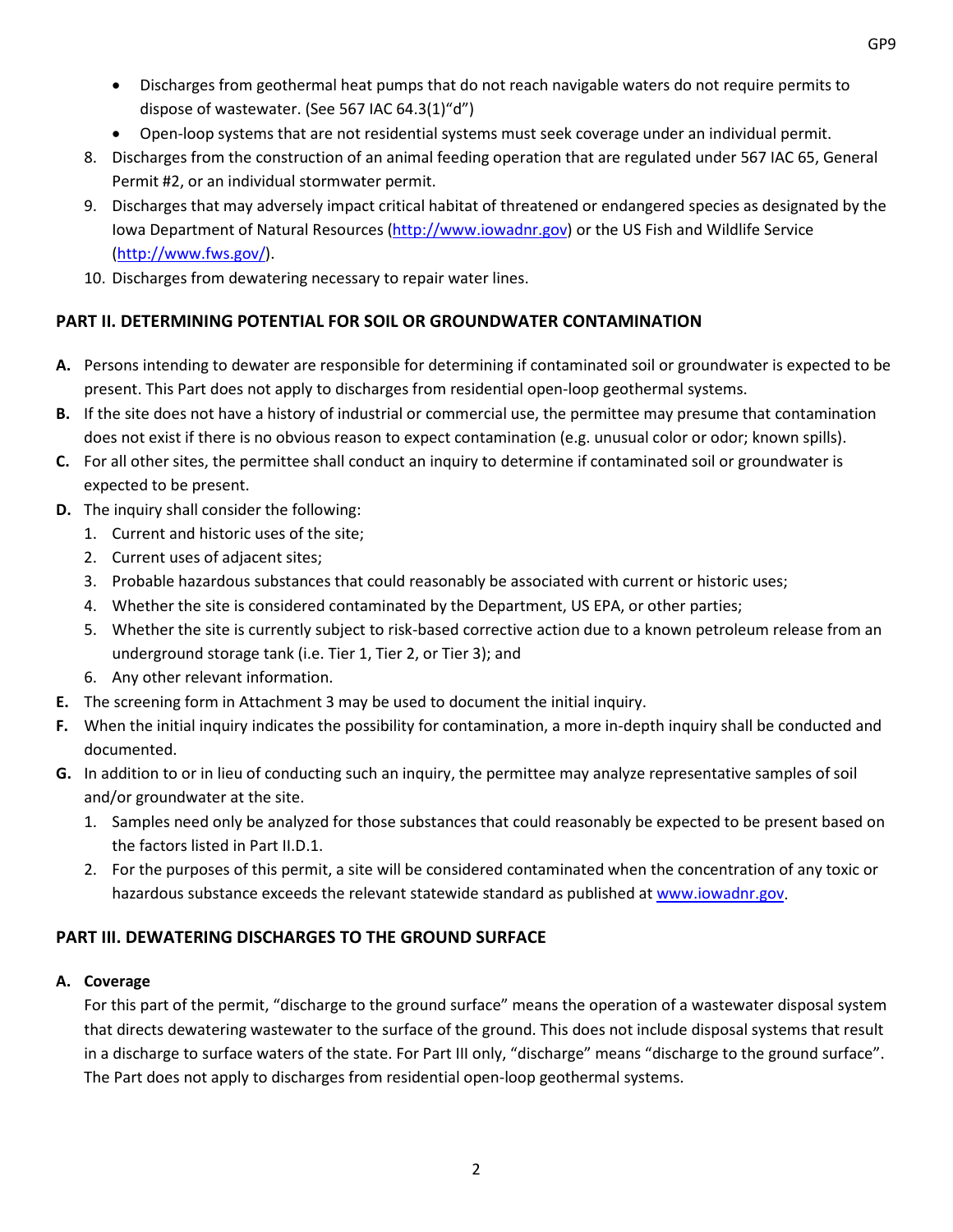## <span id="page-4-0"></span>**B. Electronic Notice of Intent (eNOI)**

## 1. eNOI Not Required

- a. An eNOI is not required for a discharge to the ground surface unless the discharge is listed in Part III.B.2.
- b. An eNOI is not required for a discharge to the ground surface where the discharge will not leave the property being dewatered or any associated construction easement.
- c. All covered ground surface discharges that are exempt from the eNOI submittal requirements are automatically authorized for discharge. No submittal to the Department is required to commence these discharges.

### 2. eNOI Required

l

An eNOI is required if both of the following apply:

- a. The dewatering discharge will leave the property being dewatered or any associated construction easement, and
- b. Pollutants due to soil or groundwater contamination can reasonably be expected to be present in the final discharge at concentrations above applicable Statewide Standards (see GP9 website).
- 3. eNOI Contents and Submittal Timeline
	- a. For any discharge to the ground surface authorized under Part I.B and required to submit an eNOI under Part III.B.2, a complete and accurate eNOI should be received by the Department a minimum of thirty (30) days prior to the date the discharge is scheduled to commence.
	- b. A completed eNOI shall be signed in accordance with Part VII.K of this permit, and shall contain all of the following:
		- i. The name, mailing address, and telephone number of the person responsible for the discharge;<sup>[1](#page-4-1)</sup>
		- ii. Location where the discharge will occur in one or more of these formats:
			- Street address, city, and ZIP code;
			- Quarter section, section, township, range, and county; or
			- Latitude and longitude.
		- iii. The anticipated start date of the discharge and the anticipated end date if the discharge is not permanent;
		- iv. The name of the owner of the ground where the wastewater will be discharged;
		- v. A list of each pollutant that is potentially present in the discharge;
		- vi. The expected concentration of each pollutant that is expected to be present in the discharge; and
		- vii. A description of any mechanisms that will be used to remove pollutants other than sediment.<sup>[2](#page-4-2)</sup>
	- c. A separate eNOI must be submitted for each site where a discharge will occur.
	- d. All eNOIs must be submitted electronically using the General Permits Database, available at [www.iowadnr.gov.](http://www.iowadnr.gov/)

<span id="page-4-1"></span><sup>&</sup>lt;sup>1</sup>If there are multiple responsible parties for the discharge, the Department requires that all the parties involved maintain a written explanation for the division of responsibilities.

<span id="page-4-2"></span> $<sup>2</sup>$  The Department does not issue wastewater construction permits for temporary pollutant removal installations. This permit does</sup> not exempt any person from any permits necessary under programs other than wastewater (air, contaminated sites, flood plains, etc.).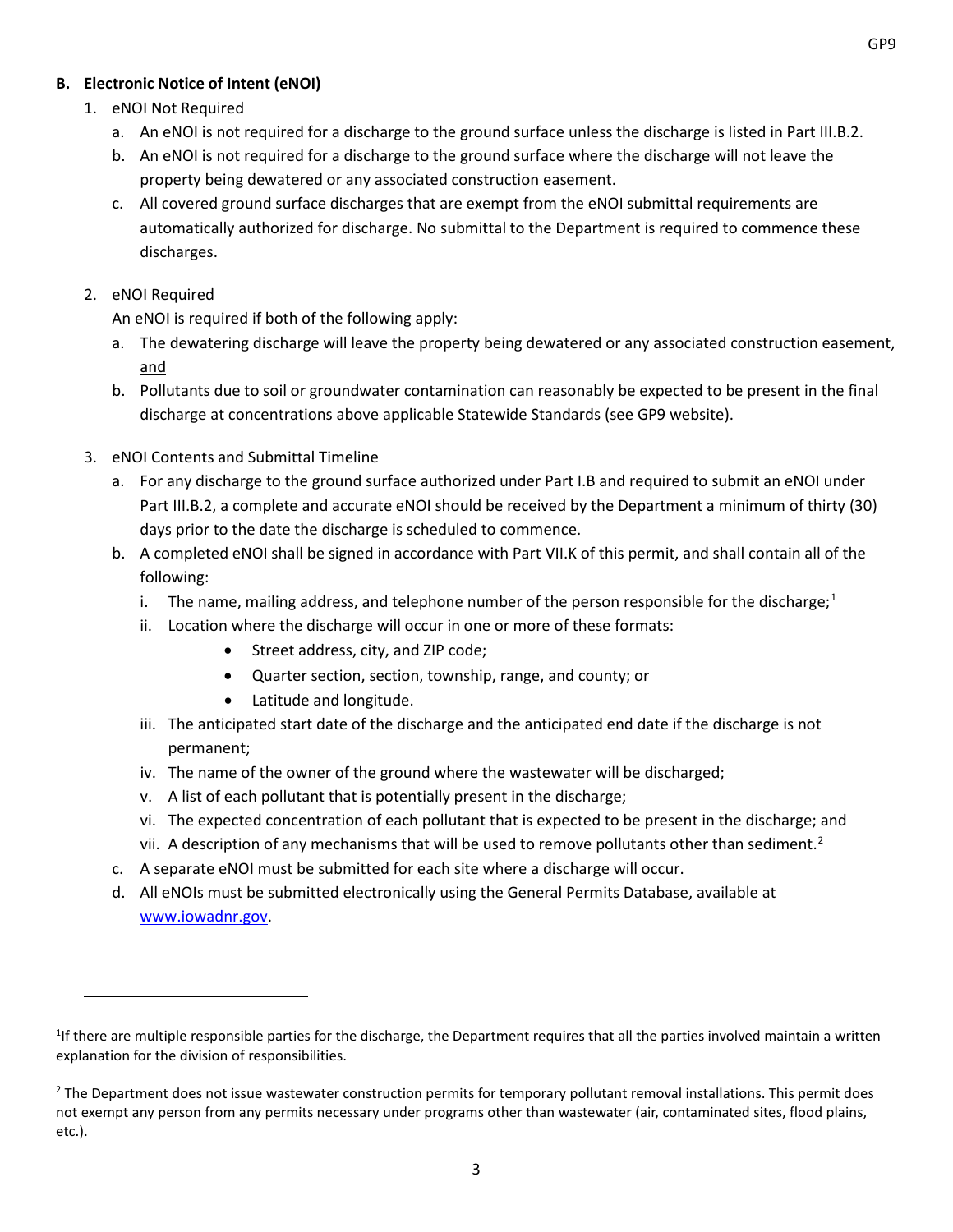4. Department Response to eNOI Submittal

Within 30 days of receipt of a complete eNOI, the Department will either:

- a. Issue a written authorization to discharge under the terms and conditions of this permit; or,
- b. Issue a written notification that coverage under this general permit is denied which states the reason for denial. If coverage under this general permit is denied, a person may apply for an individual permit in accordance with Part VII.L of this permit.

### <span id="page-5-0"></span>**C. Duration of Coverage**

- 1. **eNOI Not Required –** For dewatering discharges for which submittal of an eNOI is not required, coverage under this permit shall be in effect from the first day of discharge through the last day of discharge at a single location.
- 2. **eNOI Required –** For discharges for which submittal of an eNOI is required, coverage under this permit shall be in effect from the anticipated start date of the discharge to the anticipated end date of the discharge as stated in the eNOI, unless otherwise stated by the Department. The permittee must notify the Department of any discharge that extends beyond the anticipated end date. The notification must occur as soon as the permittee becomes aware of the need for an extension. The Department will make a determination as to whether to approve the extension of coverage or require a new eNOI.

## <span id="page-5-1"></span>**D. Requirements for Discharge to the Ground Surface**

Any discharge onto the ground surface that will not reach a surface water of the State shall comply with all of the following. Any discharge not meeting all of these conditions shall be considered a discharge to a surface water of the State subject to the requirements specified in this permit for such discharges.

- 1. Discharge shall be to soils that have not been saturated by precipitation;
- 2. Discharges shall be to sites with slopes less than 5%;
- 3. Discharges to frozen or snow-covered ground shall be avoided unless infeasible;
- 4. Ponding of the discharged water shall be minimized to prevent damage to vegetation or runoff into surface waters of the State; and
- 5. Discharges shall occur in a manner to prevent or minimize erosion of soil or other materials. Practices to prevent erosion include, but are not limited to, splash pads, straw bales, silt fences, and vegetated buffer strips.

#### <span id="page-5-2"></span>**E. Monitoring Requirements**

- 1. Each day that a discharge resulting from dewatering occurs at a unique location, the physical appearance of the discharge must be observed. Visual observations of color, odor, turbidity, petroleum sheen, other floating or suspended matter, and the general appearance of the discharge shall be documented in writing. If any observation finds that the discharge does not comply with one or more of the operating requirements in Part III.D, the discharge shall cease immediately and shall not resume until corrective action is taken. Guidance on performing visual observations can be found in Attachment 4.
- 2. Written documentation of the observations is not required if both of the following apply:
	- a. The discharge results from residential construction where less than one (1) acre is disturbed, and
	- b. There is no expectation of soil or groundwater contamination, as determined according to Part II of this permit.

#### <span id="page-5-3"></span>**F. Reporting**

No reports are required to be submitted. The records required by Part III.G of this permit shall be submitted to the Department upon request.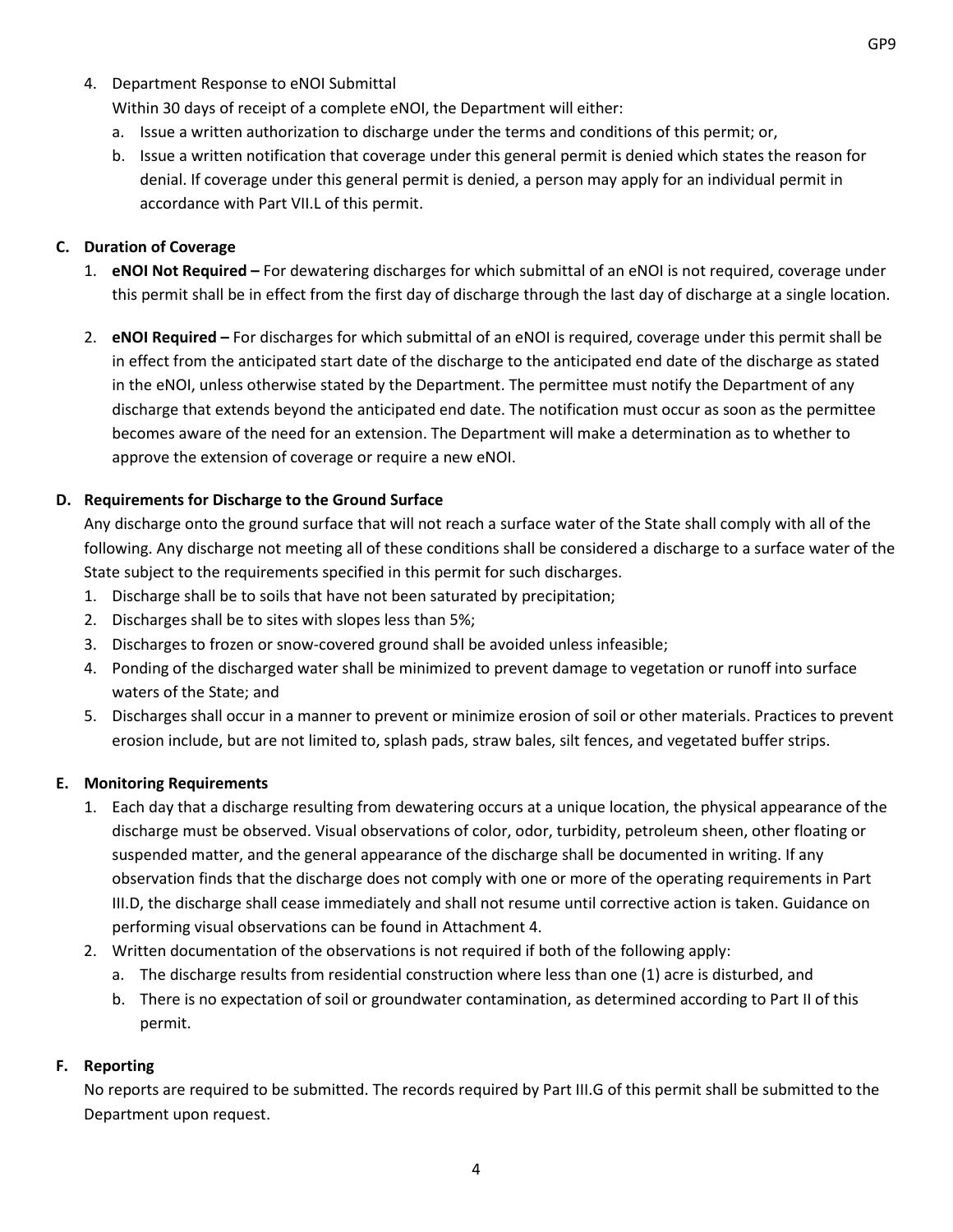## <span id="page-6-0"></span>**G. Recordkeeping**

- 1. Records of the following must be kept for each discharge or disposal event:
	- a. The date(s) each discharge or disposal event started and ended;
	- b. The measured or estimated volume of water discharged or disposed of on each day a discharge occurs;
	- c. The location of the activity (either the street address; quarter section, section, township and range; or latitude and longitude);
	- d. Results of visual monitoring activities using Attachment 5 or an equivalent document; and
	- e. The results of any analyses performed.
- 2. All records shall be retained for a minimum of three years after the discharge ends in a location that conforms to customary business practices. This period is automatically extended during the course of any litigation related to the discharge for the duration of the litigation.
- 3. Recordkeeping is not required if both of the following apply:
	- a. The discharge results from residential construction where less than one (1) acre is disturbed, and
	- b. There is no expectation of soil or groundwater contamination, as determined according to Part II of this permit.

### <span id="page-6-1"></span>**PART IV. DEWATERING DISCHARGES TO SURFACE WATERS**

#### <span id="page-6-2"></span>**A. Coverage**

This part of the permit covers discharges to surface waters of the state from dewatering activities. For purposes of this Part IV, "discharge" refers to discharges to surface waters. The Part does not apply to discharges from residential open-loop geothermal systems.

#### <span id="page-6-3"></span>**B. Electronic Notice of Intent (eNOI)**

- 1. eNOI Not Required
	- a. An eNOI is not required for a discharge to a surface water unless the discharge is listed in IV.B.2.
	- b. All covered surface water discharges that are exempt from the eNOI submittal requirements are automatically authorized for discharge. No submittal to the Department is required to commence these discharges.
- 2. eNOI Required

l

An eNOI is required if pollutants due to soil or groundwater contamination can reasonably be expected to be present in the final discharge at concentrations above the applicable surface water quality standards in 567 IAC 61.3(3), Table 1 (see GP9 website).

- 3. eNOI Contents and Submittal Timeline
	- a. For any discharge to surface water authorized under Part I.B. and required to submit an eNOI under Part IV.B.2., a complete and accurate eNOI should be received by the Department a minimum of thirty (30) days prior to the date the discharge is scheduled to commence.
	- b. A completed eNOI shall be signed in accordance with Part VIII.G. of this permit, and shall contain all of the following:
		- i. The name, mailing address, and telephone number of the person responsible for the discharge;<sup>[3](#page-6-4)</sup>

<span id="page-6-4"></span><sup>&</sup>lt;sup>3</sup> If there are multiple responsible parties for the discharge, the Department requires that all the parties involved maintain a written explanation for the division of responsibilities.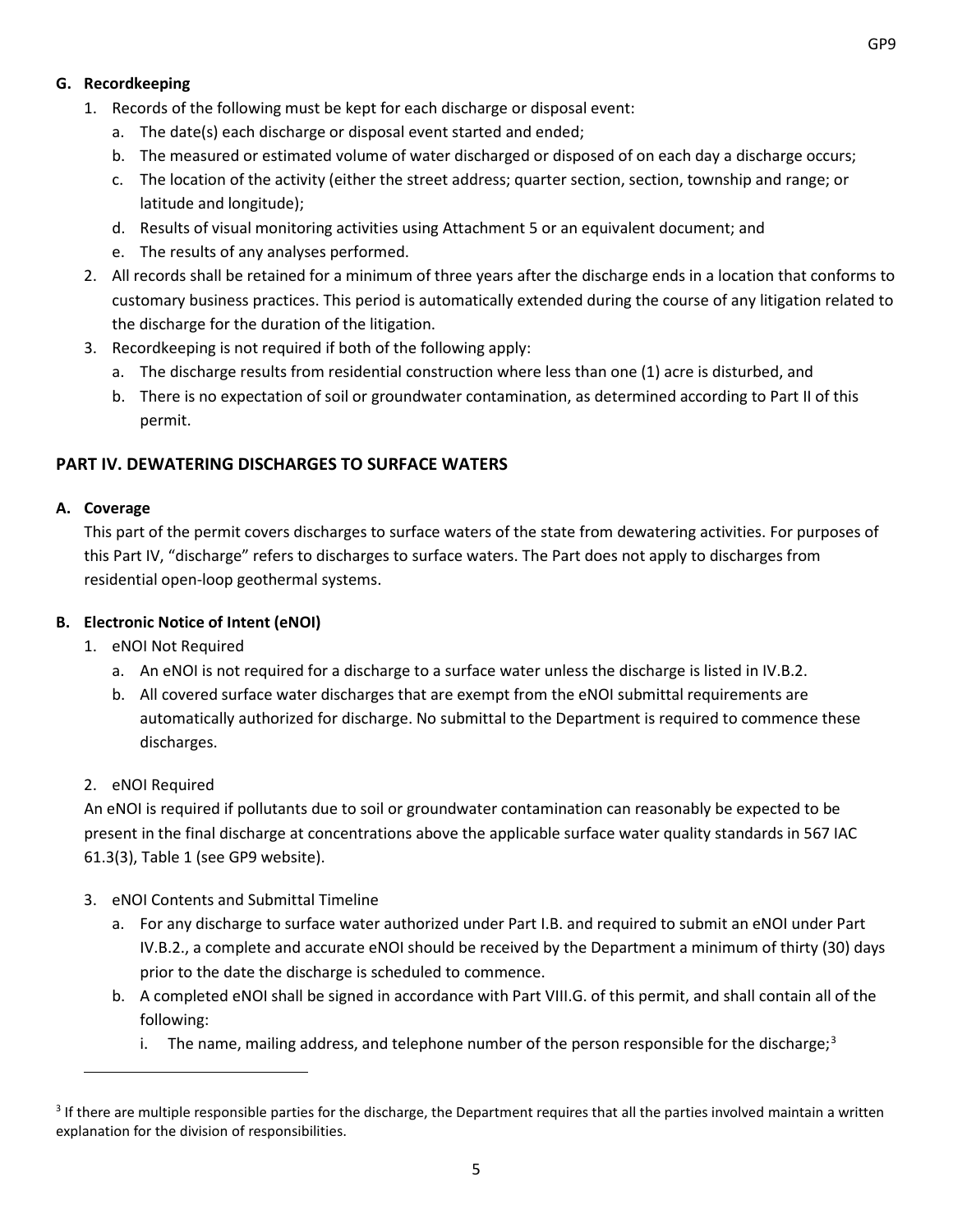- ii. Location where the discharge will occur in one or more of these formats:
	- Street address, city and ZIP code;
	- Quarter section, section, township, range, and county; or
	- Latitude and longitude.
- iii. The anticipated start date of the discharge and the anticipated end date if the discharge is not permanent;
- iv. The receiving water body and route of flow to the first named stream shown on a 7.5-minute USGS topographic map.
- v. A list of each pollutant that is potentially present in the discharge;
- vi. The expected concentration of each pollutant that is expected to be present in the discharge; and
- vii. A description of any mechanisms that will be used to remove pollutants other than sediment.<sup>[4](#page-7-1)</sup>
- c. A separate eNOI must be submitted for each site where a discharge will occur.
- d. All eNOIs must be submitted electronically using the General Permits Database, available at [www.iowadnr.gov.](http://www.iowadnr.gov/)

### <span id="page-7-0"></span>**C. Antidegradation Requirements for the Submittal of an eNOI**

 $\overline{\phantom{a}}$ 

If the discharge requires an eNOI and it will reach a water of the United States, the applicant must submit an Antidegradation Document containing either an Antidegradation Alternatives Analysis or a temporary and limited justification with the eNOI.<sup>[5](#page-7-2),[6](#page-7-3)</sup>

- 1. The Antidegradation Document will consist of an Antidegradation Alternatives Analysis when the discharge will last for more than 90 calendar days or the discharge will not be limited in impact.
- 2. The applicant is responsible for ensuring that public notice of the Antidegradation Alternatives Analysis is properly published and distributed to all interested parties.
- 3. The Department will not authorize a discharge where an Alternatives Analysis is required until the public comment period on the Alternatives Analysis has been completed and the applicant has addressed all public comments.
- 4. The Antidegradation Document will consist of a temporary and limited justification when the discharge will last for less than 90 days and will have a limited impact. If the Department does not agree with the justification for the temporary and limited request, an Antidegradation Alternatives Analysis must be submitted.
- 5. An Antidegradation Document may be used to cover multiple discharges according to the following:
	- a. One Antidegradation Document may be used to cover discharges of the same type at multiple locations.

<span id="page-7-1"></span><sup>&</sup>lt;sup>4</sup> The Department does not issue wastewater construction permits for temporary pollutant removal installations. This permit does not exempt any person from any permits necessary under programs other than wastewater (air, contaminated sites, flood plains, etc.).

<span id="page-7-2"></span><sup>&</sup>lt;sup>5</sup> The Department has prepared an Alternatives Analysis and has developed information to justify degradation as part of the development of this general permit for discharges that do not require the submittal of an eNOI. However, because of the variety of pollutants that could potentially be present in chemical additives or pipes used to transport other materials, the Department is not able to prepare an Alternatives Analysis for discharges that require the submittal of an eNOI under this permit.

<span id="page-7-3"></span><sup>&</sup>lt;sup>6</sup> Note: An Alternatives Analysis requires a 30-day public comment period prior to submittal to the Department. This should be factored into project time frames to avoid unnecessary delays in obtaining coverage under this permit or an individual permit.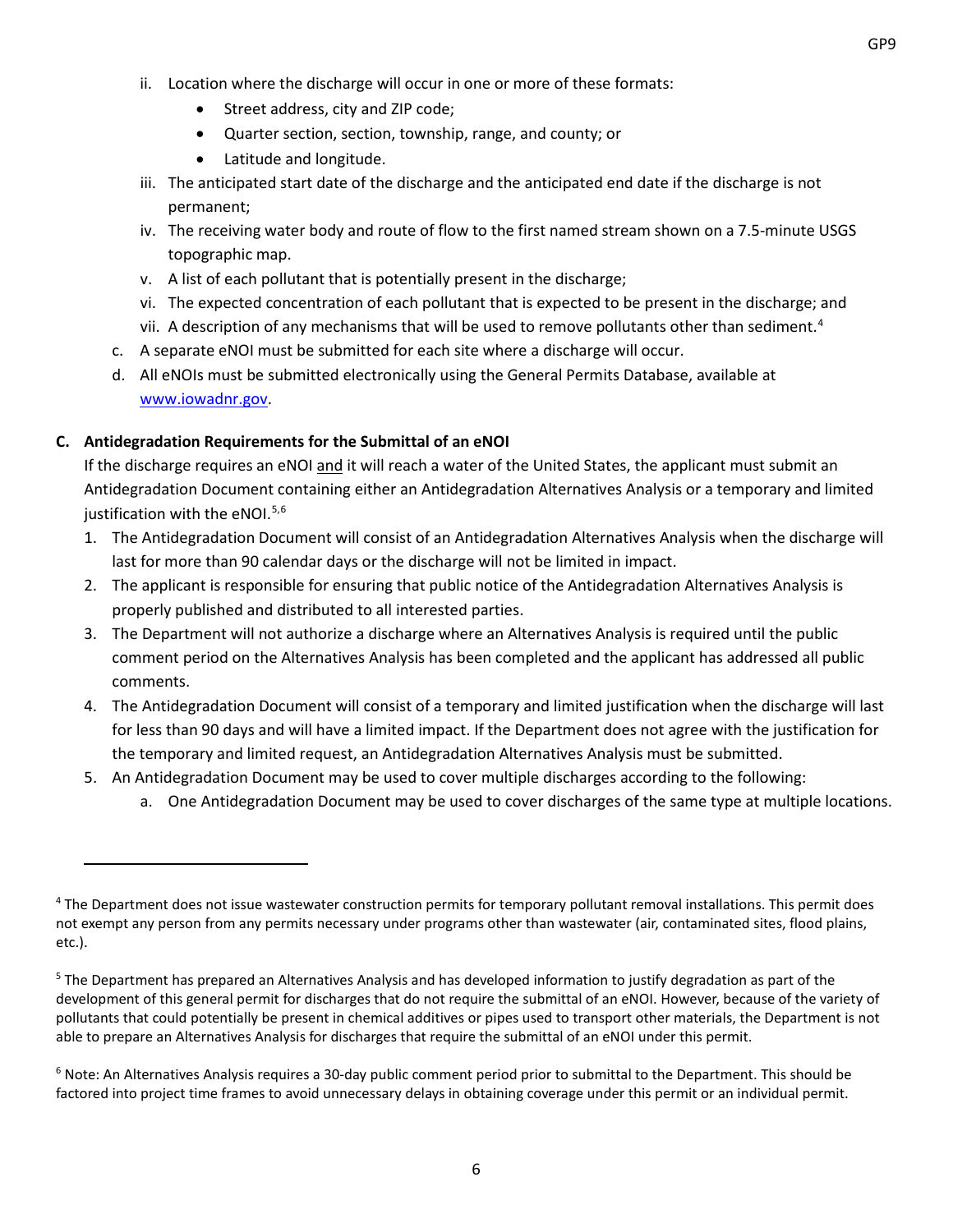- b. A previously-approved Antidegradation Document may be used to cover a repeated discharge at the same location.
- c. A previously-approved Antidegradation Document may not be used to cover a discharge that will occur at a location that was not included in the document.
- d. An Antidegradation Document must be submitted with each eNOI it is intended to cover. The eNOI must indicate if the Document was previously approved.
- 6. The complete eNOI and Antidegradation Document should be received by the Department at least 30 days prior to the commencement of discharge.
- 7. An Antidegradation Document must accompany an eNOI and must be submitted electronically using the General Permits Database, available at [www.iowadnr.gov.](http://www.iowadnr.gov/)

## <span id="page-8-0"></span>**D. Department Response to eNOI Submittal**

Within 30 days of receipt of a complete eNOI, the Department will either:

- 1. Issue a written authorization to discharge under the terms and conditions of this permit; or,
- 2. Issue a written notification that coverage under this general permit is denied which states the reason for denial. If coverage under this general permit is denied, a person may apply for an individual permit in accordance with Part VII.O of this permit.

## <span id="page-8-1"></span>**E. Duration of Coverage**

- 1. **eNOI Not Required –** For dewatering discharges for which submittal of an eNOI is not required, coverage under this permit shall be in effect from the first day of discharge through the last day of discharge at a single location.
- 2. **eNOI Required –** For discharges for which submittal of an eNOI is required, coverage under this permit shall be in effect from the anticipated start date of the discharge to the anticipated end date of the discharge as stated in the eNOI, unless otherwise stated by the Department. The permittee must notify the Department of any discharge that extends beyond the anticipated end date. The notification must occur as soon as the permittee becomes aware of the need for an extension. The Department will make a determination as to whether to approve the extension of coverage or require a new eNOI.

## <span id="page-8-2"></span>**F. Operating Requirements**

l

Any discharge that will reach a surface water of the State shall comply with the following requirements:

- 1. Discharge points shall be selected to avoid a direct discharge into a water of the State unless infeasible;
- 2. Discharges into storm sewers or agricultural tile lines shall be avoided unless infeasible;<sup>7</sup>
- 3. Discharges shall be free from:
	- a. Substances that will settle to form sludge deposits;
	- b. Floating debris, oil, grease, scum, and other floating materials in amounts sufficient to create a nuisance;
	- c. Materials producing objectionable color, odor, or other aesthetically objectionable conditions;
	- d. Substances in concentrations or combinations which are acutely toxic to human, animal, or plant life; and
	- e. Substances in quantities which would produce undesirable or nuisance aquatic life;

<span id="page-8-3"></span> $<sup>7</sup>$  Storm sewers and agricultural tile lines typically discharge directly into rivers, streams, or wetlands without prior treatment. If</sup> discharge to a storm sewer or agricultural tile line cannot be avoided, extra precautions must be taken to prevent the discharge of pollutants that can negatively impact water quality.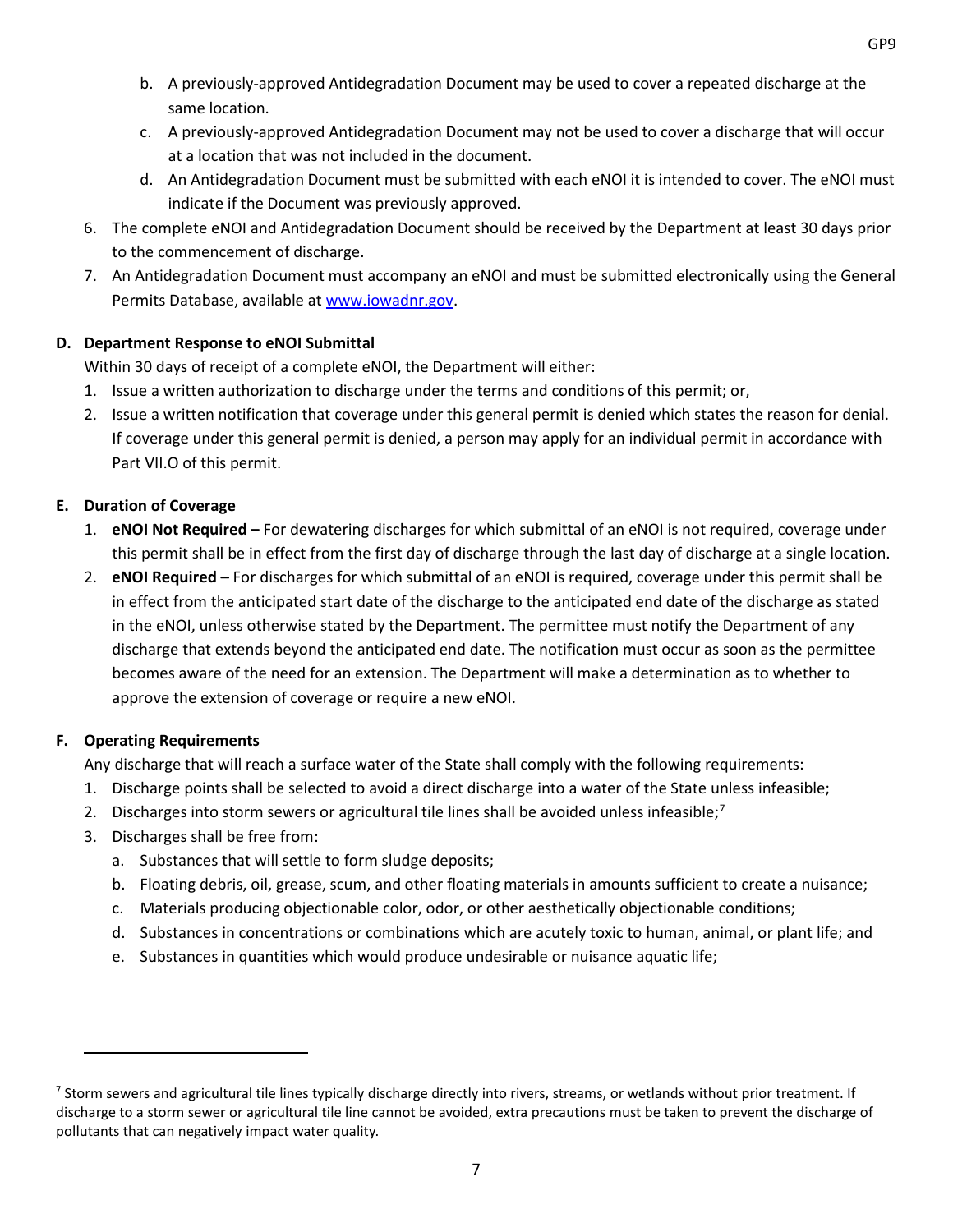- 4. Discharges shall be conducted in a manner to prevent or minimize erosion of soil or other materials into a surface water of the State. Practices to prevent erosion of soil or other materials include, but are not limited to, splash pads, straw bales, silt fences, and vegetated buffer strips; and
- 5. Best Management Practices (BMPs) shall be used to prevent contamination of any discharge with fuel, lubricants, solids, or other pollutants.

## <span id="page-9-0"></span>**G. Dewatering Pollution Prevention Plans (DwPPPs)**

For any surface water discharge for which an eNOI is required to be submitted, the permittee shall develop and implement a written Dewatering Pollution Prevention Plan (DwPPP). The DwPPP must address the following:

- 1. The location of each discharge point by county and either:
	- a. ¼ section, section, township, and range; or
	- b. Latitude and longitude.
- 2. The procedures that will be implemented to minimize soil erosion at the location of each discharge point;
- 3. The type of treatment, BMPs, or other measures that will be used to minimize the discharge of pollutants.
- 4. Any other practices necessary to minimize the discharge of pollutants;

## <span id="page-9-1"></span>**H. Other DwPPP Requirements.**

- 1. The permittee shall maintain the DwPPP at a location where it can be easily provided to the Department upon request. Plans are not required to be submitted to the Department except upon request.
- 2. The DwPPP may be combined with other Plans such as a Storm Water Pollution Prevention Plan (SWPPP) or a Spill Prevention, Control and Countermeasures Plan (SPCC) developed for the site where a discharge will occur provided each of the requirements in Part IV.G above are addressed and those aspects of the Plan applicable to the discharge covered under this permit are clearly delineated.
- 3. The permittee shall maintain the DwPPP in a location that conforms to customary business practices for three years from the end of the discharge, and shall be available to the Department upon request.
- 4. DwPPPs are only required when an eNOI is required.

## <span id="page-9-2"></span>**I. Monitoring Requirements**

- 1. Each day that a discharge resulting from dewatering occurs at a unique location, the physical appearance of the discharge must be observed. Visual observations of color, odor, turbidity, petroleum sheen, other floating or suspended matter, and the general appearance of the discharge shall be documented in writing. If any observation finds that the discharge does not comply with one or more of the operating requirements in Part IV.F, the discharge shall cease immediately and shall not resume until corrective action is taken. Guidance on performing visual observations can be found in Attachment 4.
- 2. Written documentation of the observations is not required if both of the following apply:
	- a. The discharge results from residential construction where less than one (1) acre is disturbed, and
	- b. There is no expectation of soil or groundwater contamination, as determined according to Part II of this permit.

## <span id="page-9-3"></span>**J. Reporting**

No reports are required to be submitted. The records required by Part IV.K of this permit shall be submitted to the Department upon request.

## <span id="page-9-4"></span>**K. Recordkeeping**

1. Records of the following must be kept for each discharge or disposal event: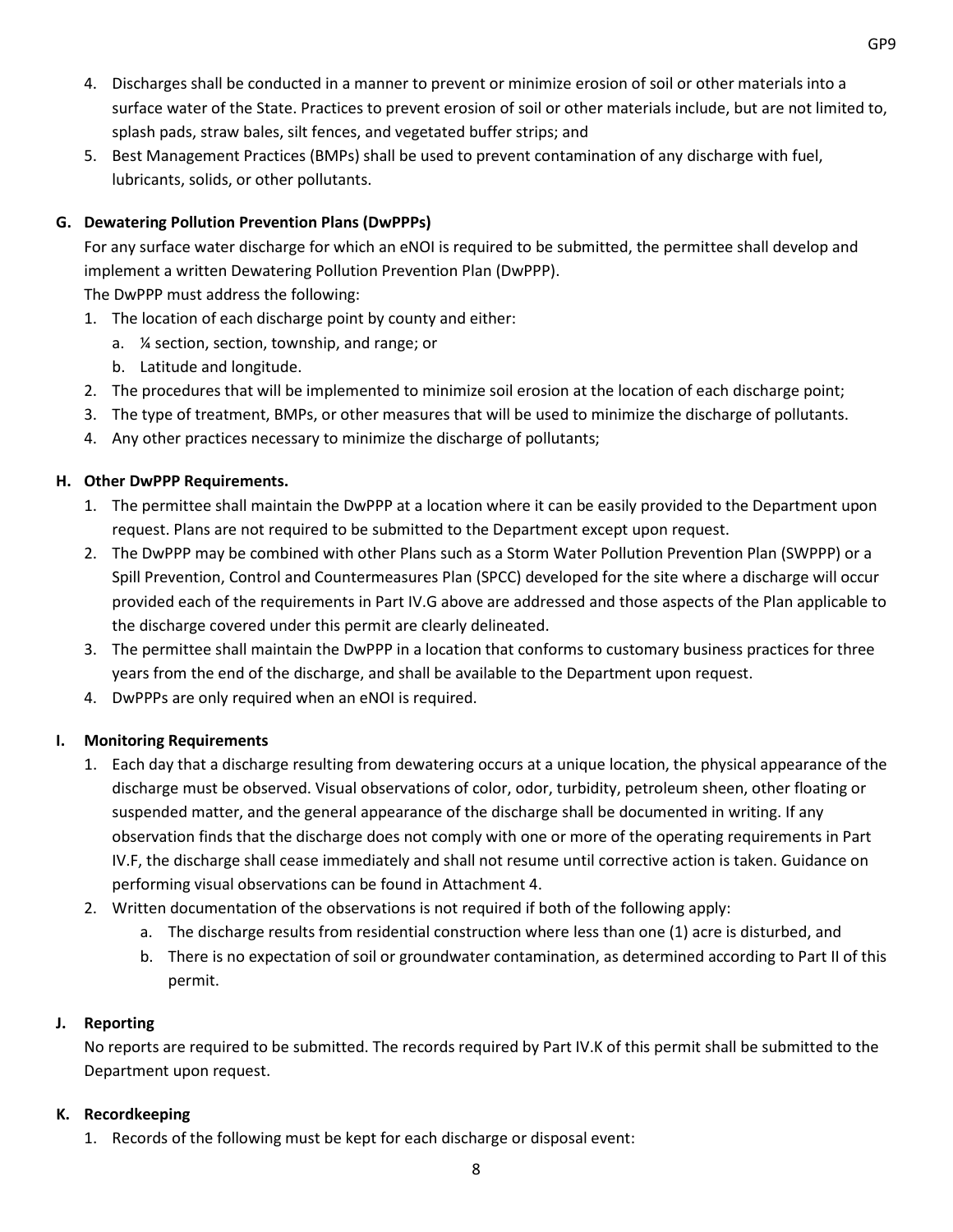- a. The date(s) each discharge or disposal event started and ended;
- b. The measured or estimated volume of water discharged or disposed of on each day a discharge occurs;
- c. The location of the activity (either the street address; ¼ section, section, township and range; or latitude and longitude);
- d. Results of visual monitoring activities using Attachment 5 or an equivalent document; and
- e. The results of any analyses performed.
- 2. All records shall be retained for a minimum of three years after the discharge ends in a location that conforms to customary business practices. This period is automatically extended during the course of any litigation related to the discharge for the duration of the litigation.
- 3. Written documentation of the observations is not required if both of the following apply:
	- a. The discharge results from residential construction where less than one (1) acre is disturbed, and
	- b. There is no expectation of soil or groundwater contamination, as determined according to Part II of this permit.

### <span id="page-10-0"></span>**PART V. DISCHARGES FROM RESIDENTIAL OPEN-LOOP GEOTHERMAL SYSTEMS**

#### <span id="page-10-1"></span>**A. Coverage**

This part of the permit covers discharges to waters of the United States from residential open-loop geothermal systems. For purposes of this Part V, "discharge" refers to discharges to waters of the United States. Parts II, III, and IV do not apply to discharges covered under this part.

#### <span id="page-10-2"></span>**B. Electronic Notice of Intent (eNOI)**

An eNOI is not required for a discharge from a residential open-loop geothermal system. These systems are automatically authorized. No submittal to the Department is required to commence these discharges.

#### <span id="page-10-3"></span>**C. Monitoring Requirements**

Monitoring is not required for residential open-loop geothermal heating and cooling discharges.

#### <span id="page-10-4"></span>**D. Duration**

Coverage shall extend from the permit issuance date to the permit expiration date.

#### <span id="page-10-5"></span>**E. Reporting**

Submission of written reports is not required under this permit.

#### <span id="page-10-6"></span>**F. Recordkeeping**

No recordkeeping is required for residential open-loop geothermal heating and cooling discharges.

#### <span id="page-10-7"></span>**PART VI. GLOSSARY OF TERMS**

*Antidegradation Document* means either an Antidegradation Alternatives Analysis or a temporary and limited justification.

*Construction activity* includes, but is not limited to, clearing, grading, excavation, and other site preparation work related to construction of residential buildings and nonresidential buildings, and heavy construction (for example, highways, streets, bridges, tunnels, pipelines, transmission lines, and industrial non-building structures).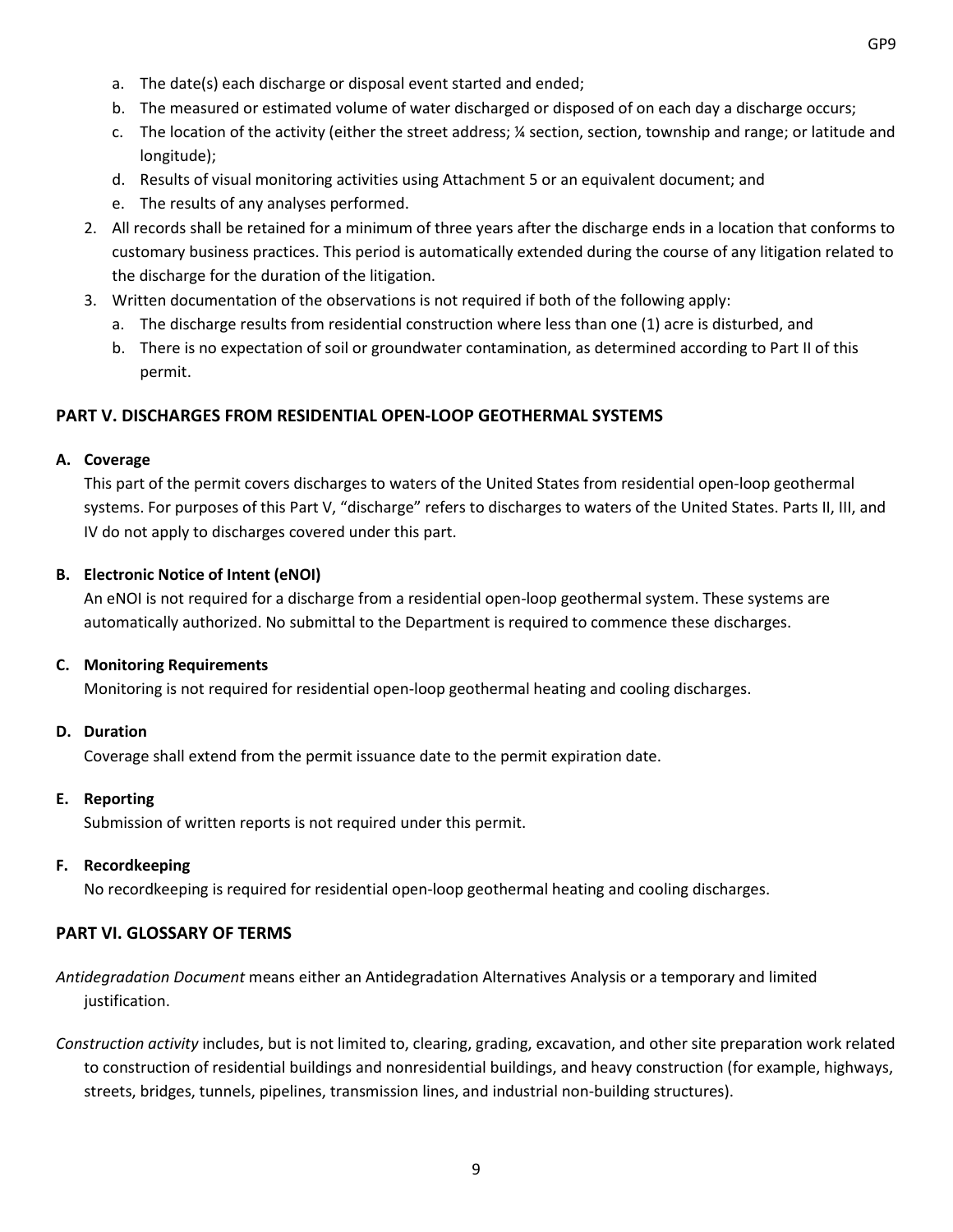- *Dewatering* means the intentional removal of groundwater and/or storm water, normally by pumping, to allow for installation, construction, reconstruction, maintenance or repair activities to occur or continue.
- *Final discharge* means a discharge authorized by this permit at a point after application of any treatment steps or best management practices.
- *Hazardous substance* means any substance or mixture of substances that presents a danger to the public health or safety and includes but is not limited to a substance that is toxic, corrosive, or flammable, or that is an irritant or that generates pressure through decomposition, heat, or other means. *"Hazardous substance"* may include any hazardous waste identified or listed by the administrator of the United States environmental protection agency under the Solid Waste Disposal Act as amended by the Resource Conservation and Recovery Act of 1976, or any toxic pollutant listed under section 307 of the federal Water Pollution Control Act as amended to January 1, 1977, or any hazardous substance designated under section 311 of the federal Water Pollution Control Act as amended to January 1, 1977, or any hazardous material designated by the secretary of transportation under the Hazardous Materials Transportation Act. {Code of Iowa 455B.381(5)}
- *Individual permit* means an NPDES permit issued for the discharge of a pollutant from a point source to waters of the United States in accordance with Subrule 567 IAC 64.3(4) or a state operation permit.
- *Person* means any agency of the state or federal government or institution thereof, any municipality, governmental subdivision, interstate body, public or private corporation, individual, partnership, or other entity and includes any officer or governing or managing body of any municipality, governmental subdivision, interstate body or public or private corporation. {Code of Iowa 455B.171(18a)}
- *Residential construction* means ground disturbances of less than one acre associated with construction or services for four or fewer dwelling units.
- *Residential open-loop geothermal heating and cooling system* means an individual open-loop geothermal system that's sole use is providing heating and/or cooling for living quarters in four or fewer dwelling units.
- *Soil or groundwater contamination* means the presence of pollutants resulting from human activity in concentrations exceeding or expected to exceed the relevant statewide standard(s).
- *State operation permit* means a written permit by the director authorizing the operation of a wastewater disposal system or part thereof or discharge source and, if applicable, the discharge of wastes from the disposal system or part thereof or discharge source to surface waters of the State. An NPDES permit will constitute the operation permit in cases where there is a discharge to a water of the United States and an NPDES permit is issued under the Clean Water Act. {567 IAC 60.2}

*Temporary* means a discharge that occurs for a period of not more than 90 consecutive days at a single location.

- *Temporary and Limited Justification* means a document that presents the applicant's argument that any degradation from the discharge will be temporary and limited. The document must include:
	- a) Length of time during which water quality will be lowered
	- b) Percent change in ambient conditions
	- c) Pollutants affected
	- d) Likelihood for long-term water quality benefits to the water body
		- 10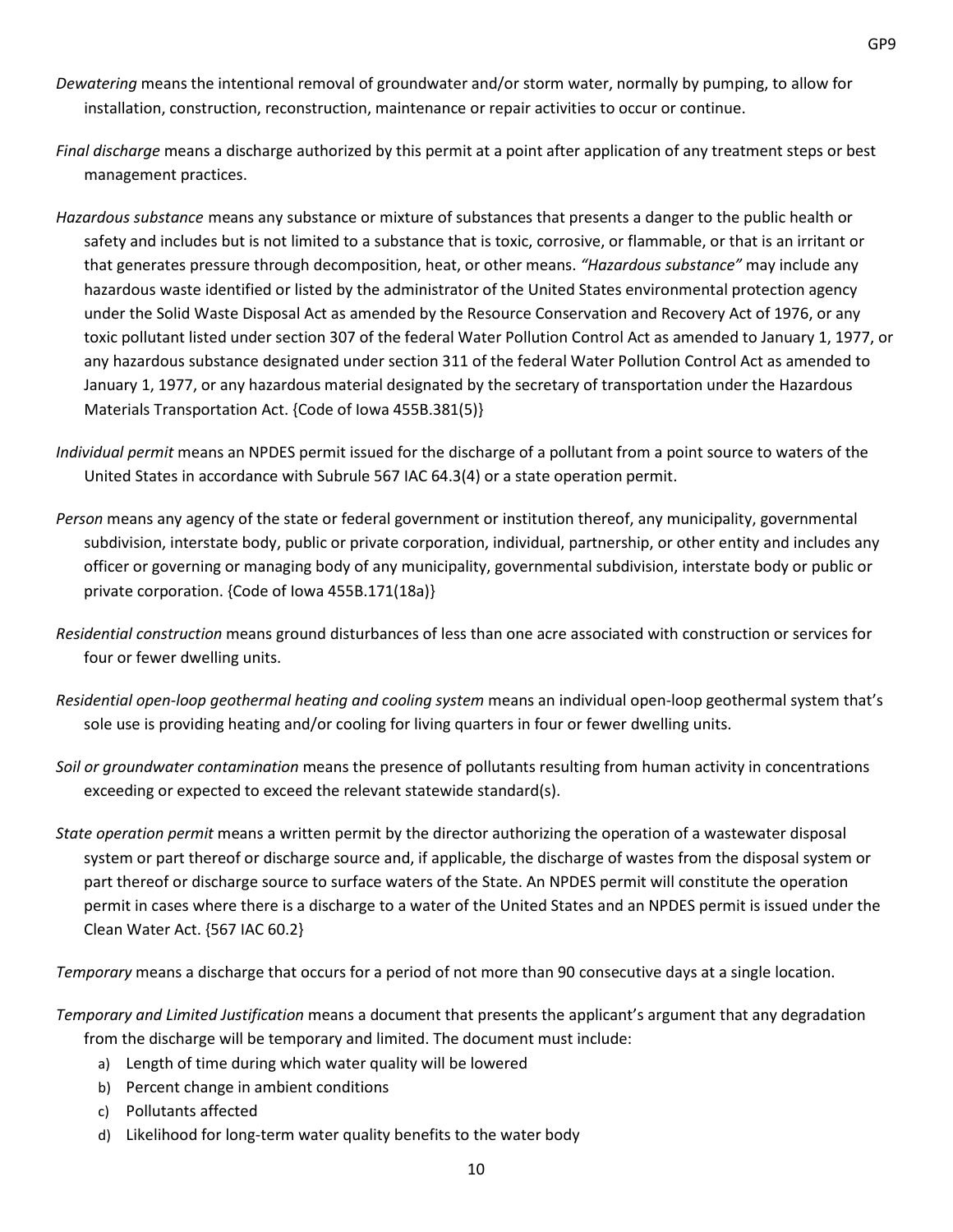- e) Degree to which achieving the applicable Water Quality Standards during the proposed activity may be at risk, and
- f) Potential for any residual long-term effects on existing uses.

*Water of the State* means any stream, lake, pond, marsh, watercourse, waterway, well, spring, reservoir, aquifer, irrigation system, drainage system, and any other body or accumulation of water, surface or underground, natural or artificial, public or private, which are contained within, flow through or border upon the state or any portion thereof. {Code of Iowa 455B.171(39)}

Waters of the United States or waters of the US means those waters defined at 40 CFR §122.2.

## <span id="page-12-0"></span>**PART VII. STANDARD CONDITIONS FOR DISCHARGES TO THE GROUND SURFACE**

## **A. Administrative Rules**

Rules of this Department that govern the activities covered by General Permit 9 are published in Part 567 of the Iowa Administrative Code (IAC) in Chapters 63 – 64.

## **B. Address Change or Transfer of Title**

If coverage under this permit is transferred, the new permittee shall be subject to this permit. The original permittee must notify the new permittee of the requirements of this permit in writing prior to any transfer of coverage.

- 1. **eNOI Not Required -** Coverage for any activity for which an eNOI is not required by this permit may be transferred without written notice to the Department provided there is consent of the original permittee and the person to whom coverage is being transferred.
- 2. **eNOI Required-** For any activity for which an eNOI was submitted, the Department must be notified in writing of the transfer no later than thirty (30) days following the effective date of the transfer. The notice must contain the name and address of the original permittee, the name and address of the person to whom the coverage is being transferred, the location of the activity and the effective date of the transfer. Whenever the address of the owner is changed, the Department shall be notified. {See 567 IAC 64.14}

## **C. Continuation of the Expired General Permit**

This permit will remain in full force and effect until replaced by adoption of a new general permit or rescission by the Department.

## **D. Duty to Provide Information**

You must furnish to the Director, within a reasonable time, any information the Director may request to determine compliance with this permit or determine whether or not cause exists for modifying, revoking and reissuing, or terminating this permit, in accordance with 567 IAC 64.3(11)"c". You must also furnish to the Director, upon request, copies of any records required to be kept by this permit.

## **E. Permit Actions**

Coverage under this permit may be terminated for cause. The notification of planned changes or anticipated noncompliance does not stay any permit condition.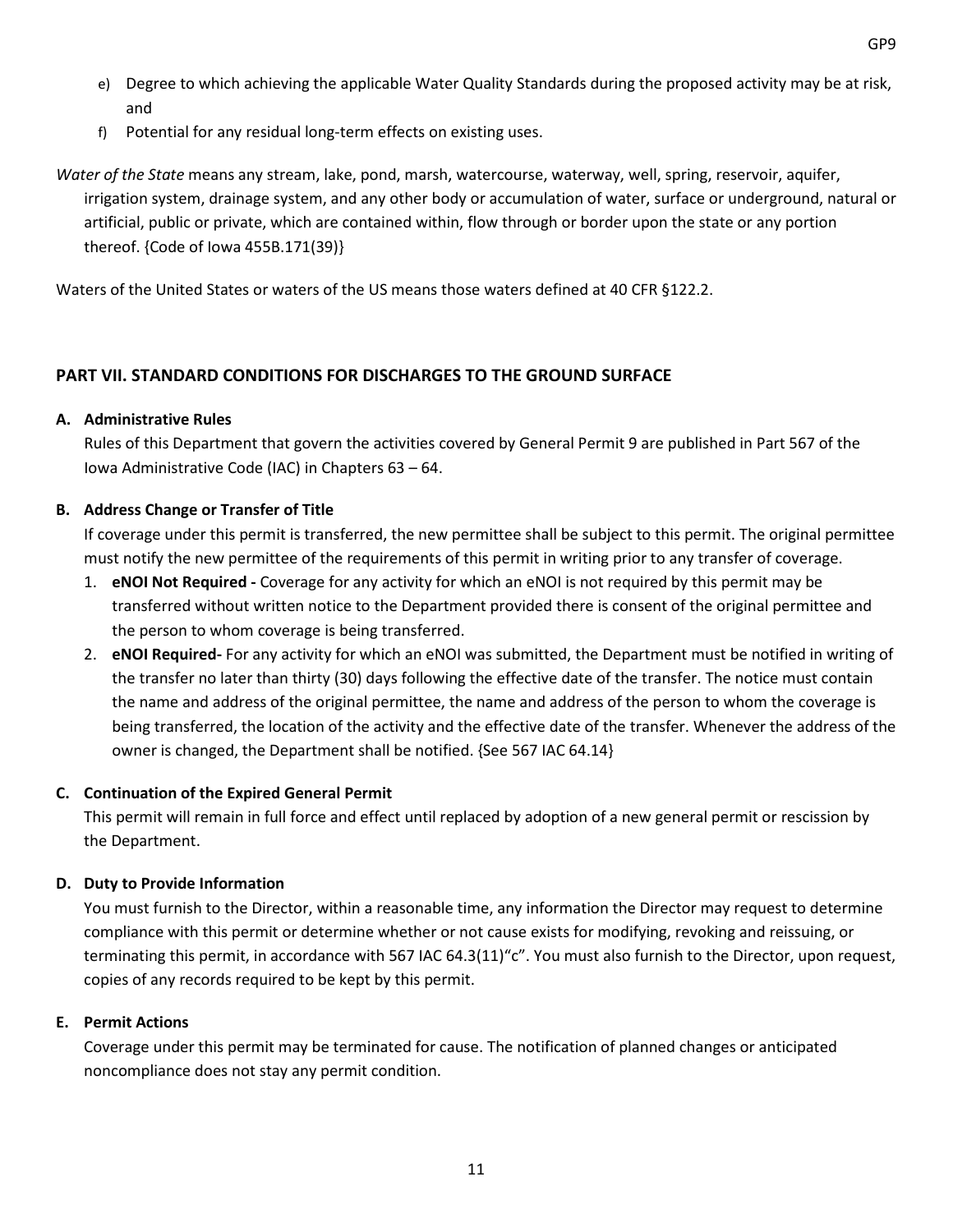#### **F. Severability**

The provisions of this permit are severable and if any provision or application of any provision to any circumstance is found to be invalid by this department or a court of law, the application of such provision to other circumstances, and the remainder of this permit, shall not be affected by such finding.

#### **G. Noncompliance**

You shall give advance notice to the appropriate regional field office of the department of any planned activity that may result in noncompliance with permit requirements. {See 567 IAC 63.15}

## **H. Planned Changes (for Notice of Intent permittees only)**

The permittee shall give notice to the appropriate regional field office of the department 30 days prior to any planned physical alterations or additions to the permitted activity. Notice is required only when:

- (a) Notice has not been given to any other section of the department. {See 567 ICA 64.2}
- (b) The alteration or addition could significantly change the nature or increase the quantity of pollutants discharged. This notification applies to pollutants that are not subject to effluent limitations in the permit. {See 567 IAC 63.13 and 63.14}

### **I. Other Information**

When you become aware that you failed to submit any relevant facts in a permit application, or submitted incorrect information in a permit application, you must promptly submit such facts or information. When you become aware that you failed to submit any relevant facts in the submission of any report to the director, including records of operation, you shall promptly submit such facts or information. {See 567 IAC 60.4(2)"a" and 567 IAC 63.7}

#### **J. Investigations and Entry**

The director of the department or a designee may enter at any reasonable time in and upon any private or public property to investigate any actual or possible violation of this permit. However, the owner or person in charge shall be notified in accordance with Iowa Code 455B.103(4)

## **K. Signatory Requirements**

The person who signs the eNOI shall be as follows:

- 1. *Corporations.* In the case of a corporation, a responsible corporate officer. A responsible corporate officer means:
	- a) A president, secretary, treasurer, or vice president in charge of a principal business function, or any other person who performs similar policy- or decision-making functions; or
	- b) The manager of manufacturing, production, or operating facilities, if authority to sign documents has been assigned or delegated to the manager in accordance with corporate procedures.
- *2. Partnerships.* In the case of a partnership, a general partner.
- *3. Sole proprietorships.* In the case of a sole proprietorship, the proprietor.
- *4. Municipal, state, federal, or other public agency.* In the case of a municipal, state, or other public facility, either the principal executive officer or the ranking elected official. A principal executive officer of a public agency includes:
	- a) The chief executive officer of the agency; or
	- b) A senior executive officer having responsibility for the overall operations of a unit of the agency. {567 IAC 64.3(8)}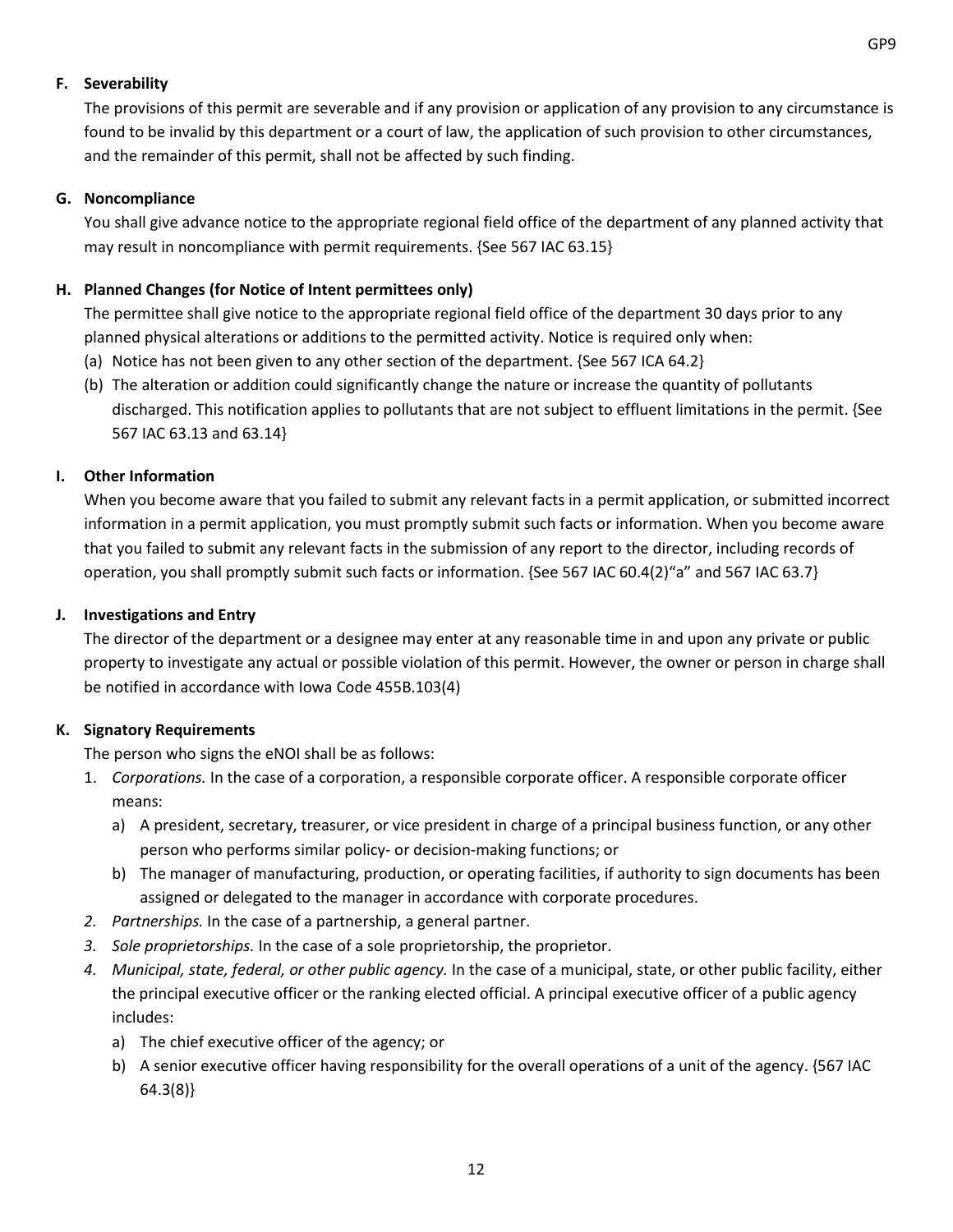#### **L. Individual Permit**

Any person that cannot meet the requirements of this permit must apply for and be issued an individual permit in order to dispose of wastewater resulting from activities listed in Part I.B.

- 1. Any person authorized under this permit may apply for an individual permit at any time.
- 2. The Department may require any person authorized under this permit to apply for and obtain an individual permit. The causes for doing so may include, but are not limited to, the location of the discharge, duration of the discharge, volume of discharge, types of pollutants present or suspected, and history of non-compliance with this general permit.
- 3. When an individual permit is issued for a discharge authorized under this general permit, coverage under this general permit is automatically terminated on the effective date of the individual permit. When an individual permit is denied for a discharge authorized under this general permit, coverage under this general permit is automatically terminated on the date of such denial, unless otherwise specified in writing by the Department.

## <span id="page-14-0"></span>**PART VIII. STANDARD CONDITIONS FOR DISCHARGES TO SURFACE WATERS**

### **A. Duty to Comply**

The permittee must comply with all conditions of this permit. Any permit noncompliance constitutes a violation of the Clean Water Act and is grounds for enforcement action; for termination of coverage under this general permit; or for denial of a request for coverage under a reissued general permit. Issuance of this permit does not relieve you of the responsibility to comply with all local, state, and federal laws, ordinances, regulations or other applicable legal requirements. {40 CFR 122.41(a) and 567 IAC 64.7(4) "e"}

#### **B. Continuation of the Expired General Permit**

This permit will remain in full force and effect until replaced by adoption of a new general permit or rescinded by the Department.

## **C. Need to Halt or Reduce Activity**

It shall not be a defense for a permittee in an enforcement action that it would have been necessary to halt or reduce the permitted activity in order to maintain compliance with the conditions of this permit. {40 CFR 122.41(c) and 567 IAC 64.7(7) "j"}

## **D. Duty to Mitigate**

The permittee shall take all reasonable steps to minimize or prevent any discharge in violation of this permit that has a reasonable likelihood of adversely affecting human health or the environment. {40 CFR 122.41(d) and 567 IAC 64.7(7) "i"}

## **E. Duty to Provide Information**

The permittee shall furnish to the Department, within a reasonable time, any information the Department may request to determine compliance with this permit or determine whether cause exists for terminating coverage under this permit. The permittee shall also furnish to the Department, upon request, copies of any records required to be kept by this permit.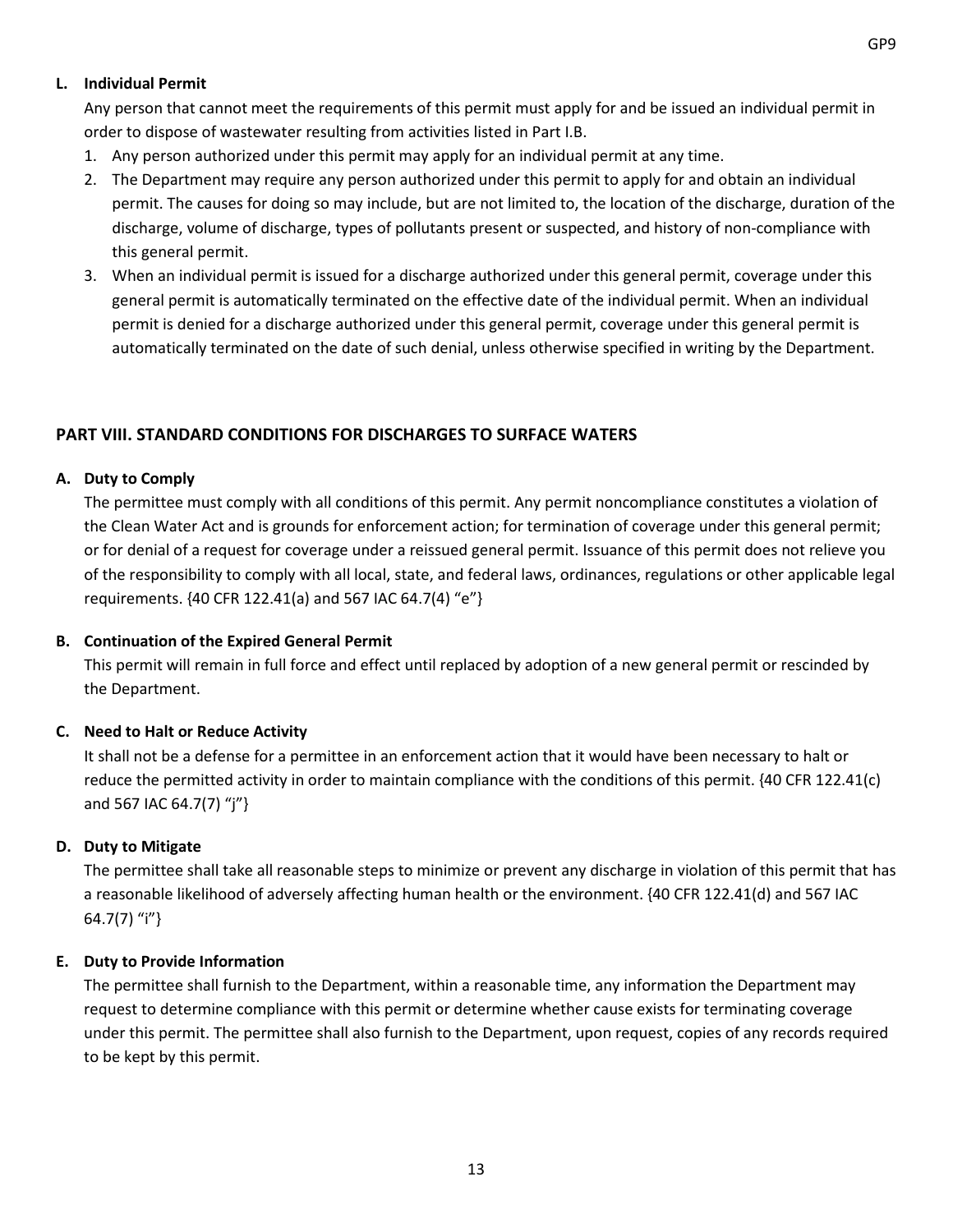#### **F. Other Information**

When the permittee becomes aware that he or she failed to submit any relevant facts or submitted incorrect information in any report or record provided to the Department, he or she shall promptly submit such facts or information. {567 IAC 60.4(2)"a" and 567 IAC 63.7}

## **G. Signatory Requirements**

The person who signs the eNOI shall be as follows:

- 1. *Corporations.* In the case of a corporation, a responsible corporate officer. A responsible corporate officer means:
	- a) A president, secretary, treasurer, or vice president in charge of a principal business function, or any other person who performs similar policy- or decision-making functions; or
	- b) The manager of manufacturing, production, or operating facilities, if authority to sign documents has been assigned or delegated to the manager in accordance with corporate procedures.
- *2. Partnerships.* In the case of a partnership, a general partner.
- *3. Sole proprietorships.* In the case of a sole proprietorship, the proprietor.
- *4. Municipal, state, federal, or other public agency.* In the case of a municipal, state, or other public facility, either the principal executive officer or the ranking elected official. A principal executive officer of a public agency includes:
	- a) The chief executive officer of the agency; or
	- b) A senior executive officer having responsibility for the overall operations of a unit of the agency. {567 IAC 64.3(8)}

### **H. Certification**

Any person signing documents under paragraph VIII.G shall make the following certification: "I certify under penalty of law that this document and all attachments were prepared under my direction or supervision in accordance with a system designed to assure that qualified personnel properly gathered and evaluated the information submitted. Based on my inquiry of the person or persons who manage the system, or those persons directly responsible for gathering the information, the information submitted is, to the best of my knowledge and belief, true, accurate, and complete. I am aware that there are significant penalties for submitting false information, including the possibility of fine and imprisonment for knowing violations." {567 IAC 64.3(8) "f"}

## **I. Oil and Hazardous Substance Liability**

Nothing in this permit shall be construed to preclude the institution of any legal action or relieve the permittee from any responsibilities, liabilities, or penalties to which the permittee is or may be subject under Section 311 of the Clean Water Act.

#### **J. Property Rights**

The issuance of this permit does not convey any property rights of any sort, nor any exclusive privileges, nor does it authorize any injury to private property nor any invasion of personal rights, nor any infringement of Federal, State or local laws or regulations. {567 IAC 64.4(3) "b"}

## **K. Severability**

The provisions of this permit are severable and if any provision or application of any provision to any circumstance is found to be invalid by this Department or a court of law, the application of such provision to other circumstances, and the remainder of this permit, shall not be affected by such finding.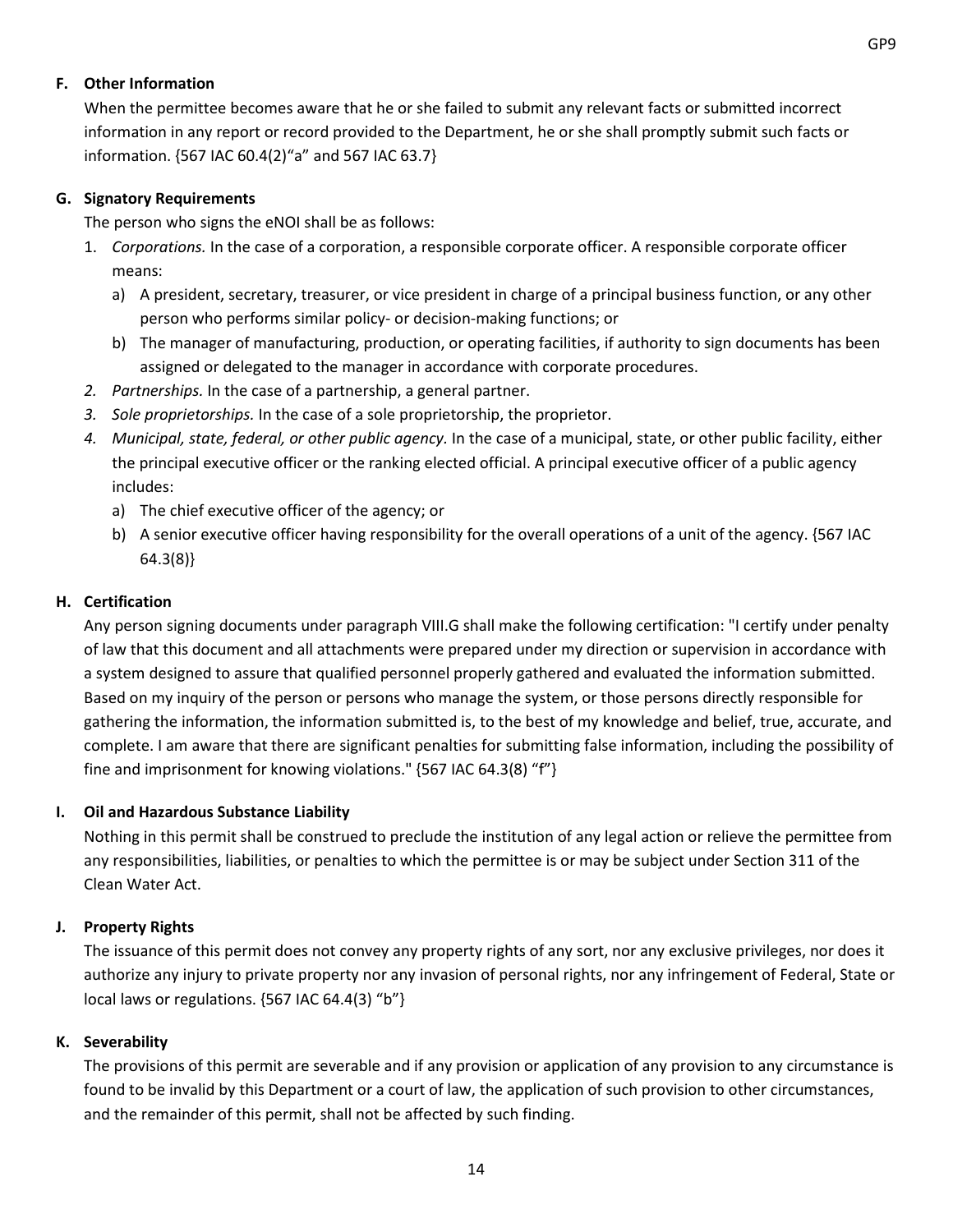#### **L. Proper Operation and Maintenance**

The permittee shall at all times properly operate and maintain all facilities and systems of treatment and control (and related appurtenances) which are installed or used by the permittee to achieve compliance with the conditions of this permit and with any DwPPP required to be prepared by this permit. Proper operation and maintenance requires the operation of backup or auxiliary facilities or similar systems which have been installed by a permittee only when necessary to achieve compliance with the conditions of this permit. {40 CFR 122.41(e) and 567 IAC 64.7(7) "f"}

#### **M. Inspection and Entry**

The permittee shall allow the Department or an authorized representative of EPA, the State, or, in the case of a facility which discharges through a municipal separate storm sewer, an authorized representative of the municipal operator or the separate storm sewer receiving the discharge, upon the presentation of credentials and other documents as may be required by law, to:

- 1. Enter upon the premises where a regulated facility or activity is located or conducted or where records must be kept under the conditions of this permit;
- 2. Have access to and copy at reasonable times, any records that must be kept under the conditions of this permit;
- 3. Inspect, at reasonable times, any facilities, equipment (including monitoring and control equipment), practices or operations regulated or required under this permit; and
- 4. Sample, or monitor, at reasonable times, any discharge of pollutants.

#### **N. Permit Actions**

Coverage under this permit may be terminated for cause. The notification of planned changes or anticipated noncompliance does not stay any permit condition.

#### **O. Individual Permit**

Any person that cannot meet the requirements of this permit must apply for and be issued an individual permit in order to dispose of wastewater resulting from activities listed in Part I.B.

- 1. Any person authorized under this permit may apply for an individual permit at any time.
- 2. The Department may require any person authorized under this permit to apply for and obtain an individual permit. The causes for doing so may include, but are not limited to, the location of the discharge, duration of the discharge, volume of discharge, types of pollutants present or suspected, and history of non-compliance with this general permit.
- 3. To apply for an individual permit, a permit application including an Antidegradation Alternatives Analysis (if applicable) or justification that degradation caused by the discharge will be temporary and limited (if applicable) must be submitted a minimum of 180 days prior to the date on which authorization to discharge under the individual permit is desired and in accordance with the requirements of Subrule 567 IAC 60.4(2).
- 4. When an individual permit is issued for a discharge authorized under this general permit, coverage under this general permit is automatically terminated on the effective date of the individual permit. When an individual permit is denied for a discharge authorized under this general permit, coverage under this general permit is automatically terminated on the date of such denial, unless otherwise specified in writing by the Department.

#### **P. Address Change or Transfer of Title**

If coverage under this permit is transferred, the new permittee shall be subject to this permit. The original permittee must notify the new permittee of the requirements of this permit in writing prior to any transfer of coverage.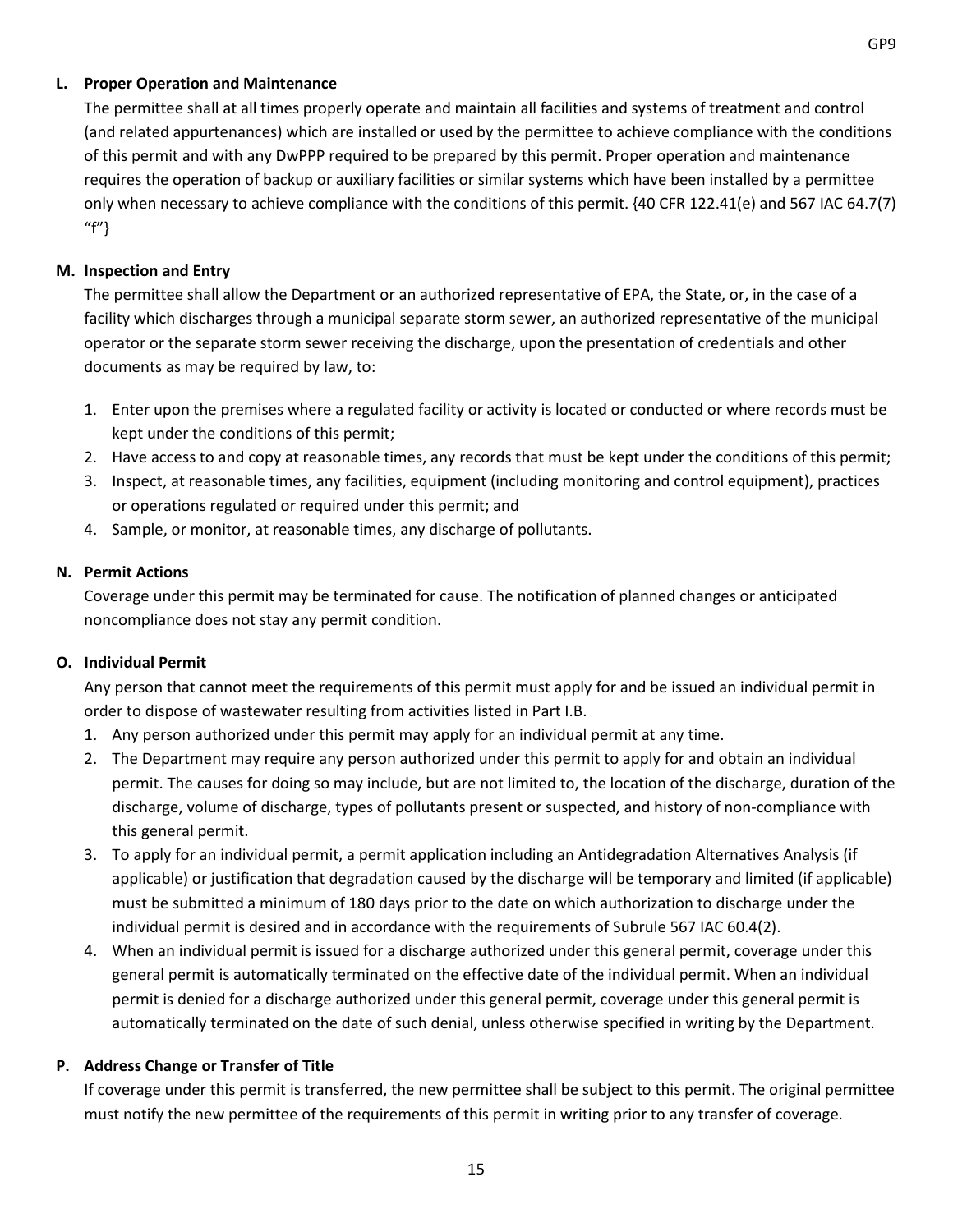- 1. **eNOI Not Required -** Coverage for any activity for which an eNOI is not required by this permit may be transferred without written notice to the Department provided there is consent of the original permittee and the person to whom coverage is being transferred.
- 2. **eNOI Required-** For any activity for which an eNOI was submitted, the Department must be notified in writing of the transfer no later than thirty (30) days following the effective date of the transfer. The notice must contain the name and address of the original permittee, the name and address of the person to whom the coverage is being transferred, the location of the activity and the effective date of the transfer. Whenever the address of the owner is changed, the Department shall be notified.

## **Q. Continuing Coverage**

If an eNOI is submitted for an activity that will continue beyond the expiration date of this permit, an eNOI must be submitted for coverage under a subsequent general permit. However, a new Alternatives Analysis is not required.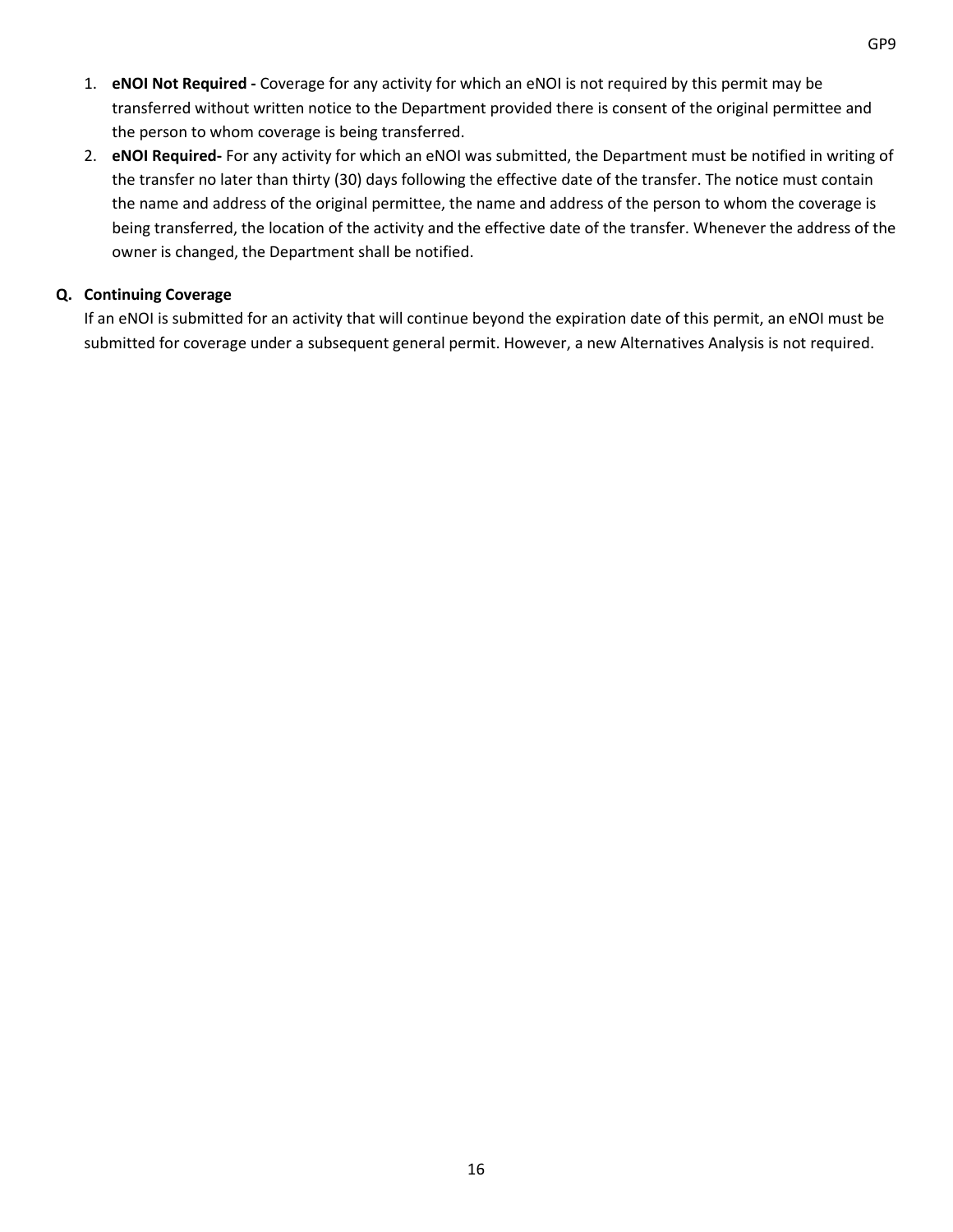## **Attachment 1: ONRW and OIW Waters in Iowa**

## <span id="page-18-0"></span>**Outstanding National Resource Waters (ONRW)**

There are no waters in Iowa designated as Outstanding National Resource Waters as of the date of issuance of this permit.

## **Outstanding Iowa Waters (OIW**)

| <b>STREAM</b>                                        | <b>DESCRIPTION</b>                                                                                                                                                  | <b>LENGTH</b><br>(Miles) |
|------------------------------------------------------|---------------------------------------------------------------------------------------------------------------------------------------------------------------------|--------------------------|
| <b>Baron Springs</b>                                 | Mouth (S2, T91N, R6W, Clayton Co.) to spring source (S4,<br>T91N, R6W, Clayton Co.)                                                                                 | 1.99                     |
| <b>Bear Creek</b>                                    | From road crossing in SW ¼, NW1/4, S11, T86N, R10W,<br>Benton Co. to E line, S25, T87N, R10W, Buchanan Co.                                                          | 5.2                      |
| <b>Bloody Run</b>                                    | From (W. line of Section 22, T95N, R4W, Clayton Co.) to the<br>confluence with Unnamed Creek (NAD83) UTM Coordinates<br>X(Easting) 645284.89 Y(Northing) 4766657.44 | 8.59                     |
| <b>Brownfield Creek</b>                              | Mouth (Clayton Co.) to spring source (S31, T91N, R3W,<br>Clayton Co.)                                                                                               | 0.94                     |
| Clear Creek                                          | Mouth (Allamakee Co.) to W. line of Section 25, T99N, R4W,<br>Allamakee Co.                                                                                         | 3.79                     |
| Deer Creek                                           | Road crossing in SE¼, S35, T100N, R19W, Worth Co. to the N.<br>line of S7, T100N, R19W, Worth Co.                                                                   | 7.29                     |
| Dousman Creek                                        | Mouth (S33, T96N, R3W, Allamakee Co.) to Allamakee-<br>Clayton Co. line.                                                                                            | 3.44                     |
| <b>Duck Creek</b>                                    | From the mouth (S14, T100N, R06W Allamakee Co.) to the<br>Iowa-Minnesota state line.                                                                                | 1.98                     |
| Ensign Creek (aka Ensign<br>Hollow)                  | Mouth (S28, T92N, R6W, Clayton Co.) to spring source (S29,<br>T92N, R6W, Clayton Co.)                                                                               | 1.05                     |
| <b>Unnamed Creek</b><br>(aka Erickson Spring Branch) | Mouth (S23, T98N, R4W, Allamakee Co.) to W. line of S23,<br>T98N, R4W, Allamakee Co.                                                                                | 0.91                     |
| <b>French Creek</b>                                  | Mouth (Allamakee Co.) to E. line of Section 23, T99N, R5W,<br>Allamakee Co.                                                                                         | 5.58                     |
| <b>Grannis Creek</b>                                 | Mouth (S30, T95N, R7W, Fayette Co.) to W. line of S36, T93N,<br>R8W, Fayette Co.                                                                                    | 3.56                     |
| Jones Creek                                          | From the mouth (S19, T98N, R04W Allamakee Co.) to bridge<br>crossing at Clonkitty Rd. (S14, T98N, R05W Allamakee Co.)                                               | 5.75                     |
| Kleinlein Creek                                      | Mouth (Clayton Co.) to spring source (South Spring) (S10,<br>T91N, R6W, Clayton Co.)                                                                                | 3.96                     |
| Lime Creek                                           | From confluence with unnamed tributary in NE 1/4, NW 1/4, S34,<br>T87N, R10W, Buchanan Co. to N. line of S23, T87N, R10W,<br>Buchanan Co.                           | 3.0                      |
| Little Paint Creek                                   | Mouth to N. line of Section 30, T97N, R3W                                                                                                                           | 1.92                     |
| <b>Ludlow Creek</b>                                  | Mouth (S2, T96N, R6W, Allamakee Co.) to confluence with an<br>unnamed tributary (S33, T97N, R6W, Allamakee Co.)                                                     | 2.00                     |
| Mill Creek (aka Big Mill Creek)                      | Confluence with Little Mill Cr. to confluence with Unnamed<br>Cr. (S1, T86N, R3E, Jackson Co.)                                                                      | 8.04                     |
| Mossey Glen Creek                                    | Mouth (S3, T91N, R5W, Clayton Co.) to S. line of S10, T91N,<br>R5W, Clayton Co.                                                                                     | 1.96                     |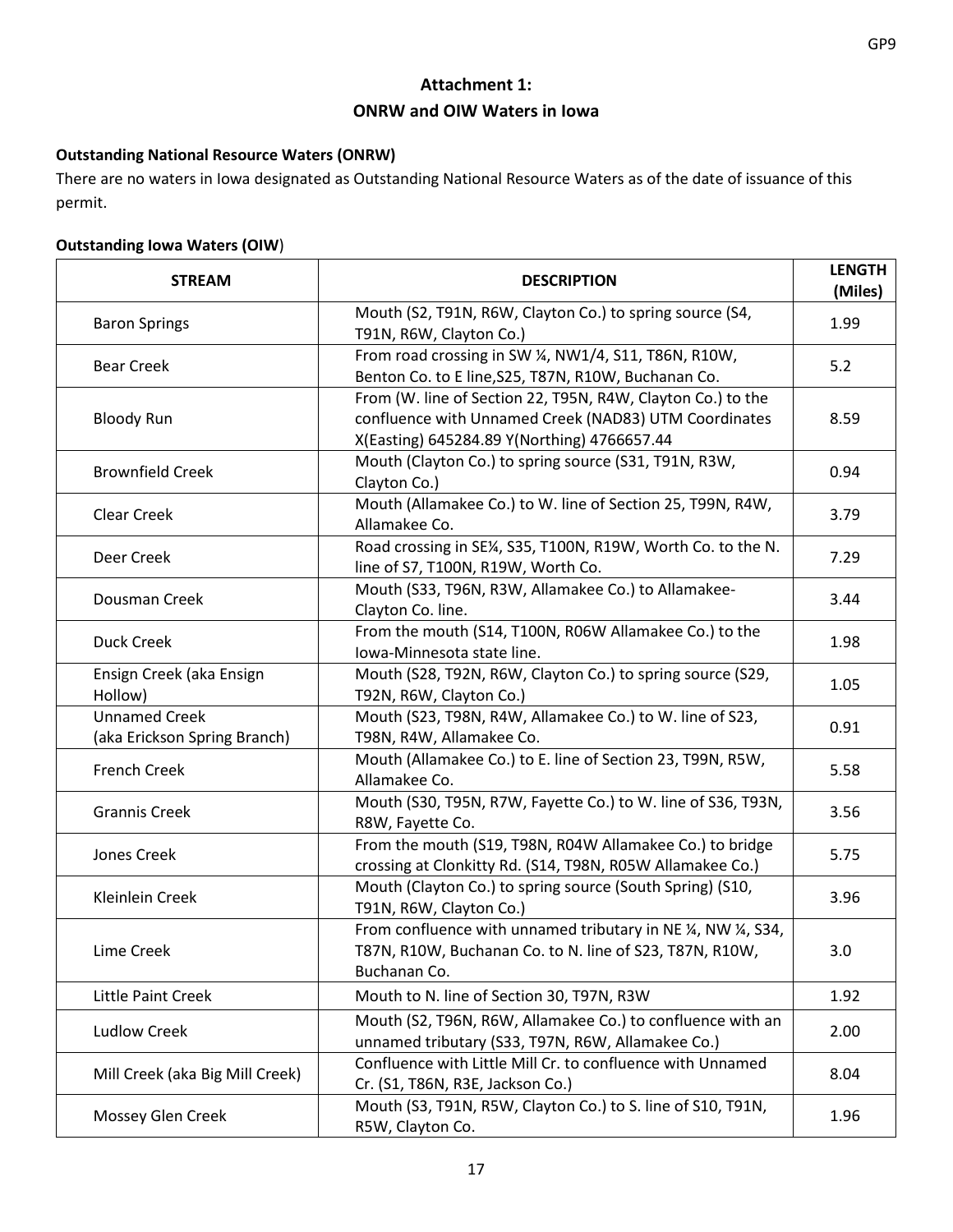| North Bear Creek                        | Mouth (S25, T100N, R7W, Winneshiek Co.) to lowa-<br>Minnesota state line.                                                   | 6.39                   |
|-----------------------------------------|-----------------------------------------------------------------------------------------------------------------------------|------------------------|
| Pine Creek (aka South Pine<br>Creek)    | Mouth (S26, T99N, R7W, Winneshiek Co.) to N. line of S21,<br>T99N, R7W, Winneshiek Co.                                      | 2.80                   |
| Smith Creek (aka Trout River)           | Mouth (S21, T98N, R7W, Winneshiek Co.) to S. line of S33,<br>T98N, R7W, Winneshiek Co.                                      | 3.42                   |
| South Canoe Creek                       | From the mouth (S22, T99N, R08W Winneshiek Co.) to the<br>bridge crossing at Winn Rd. (S21, T99N, R08W Winneshiek<br>Co.    | 1.90                   |
| <b>Spring Branch Creek</b>              | Mouth (S10, T88N, R5W, Delaware Co.) to spring source (S35,<br>T89N, R5W, Delaware Co.)                                     | 2.83                   |
| Storybook Hollow                        | Mouth (S7, T86N, R4E, Jackson Co.) to S. line of S12, T86N,<br>R3E, Jackson Co.                                             | 1.37                   |
| <b>Trout Run</b>                        | Mouth (S16, T98N, R4W, Allamakee Co.) through one mile<br>reach.                                                            | 1.0                    |
| <b>Twin Springs Creek</b>               | Mouth (S17, T98N, R8W, Winneshiek Co.) to springs in Twin<br>Springs Park (S20, T98N, R8W, Winneshiek Co.)                  | 0.61                   |
| Unnamed Creek (aka Cold<br>Water Creek) | Mouth (S32, T100N, R9W, Winneshiek Co.) to N. line of<br>Section 31, T100N, R9W, Winneshiek Co.)                            | 2.46                   |
| Unnamed Creek (aka S. Fk. Big<br>Mill)  | Mouth (S8, T86N, R4E, Jackson Co.) to W. line of S17, T86N,<br>R4E, Jackson Co.                                             | 0.97                   |
| <b>Village Creek</b>                    | Mouth (Allamakee Co.) to W. line of S19, T98N, R4W,<br>Allamakee Co.                                                        | 13.32                  |
| <b>Waterloo Creek</b>                   | Mouth (S35, T100N, R6W, Allamakee Co.) to Iowa-Minnesota<br>state line.                                                     | 9.39                   |
| West Branch French Creek                | From the mouth (S23, T99N, R05W, Allamakee Co.) to the<br>confluence with Unnamed Creek (S26, T99N, R05W,<br>Allamakee Co.) | 0.67                   |
|                                         | <b>Grand Total:</b>                                                                                                         | 118.08                 |
| <b>LAKES</b>                            | DESCRIPTION (Section, Township, Range)                                                                                      | <b>SIZE</b><br>(Acres) |
| <b>Big Spirit Lake SGMA</b>             | S33, T100N, R36W                                                                                                            | 5684                   |
| West Okoboji Lake SGMA                  | S20, T99N, R36W                                                                                                             | 3,847                  |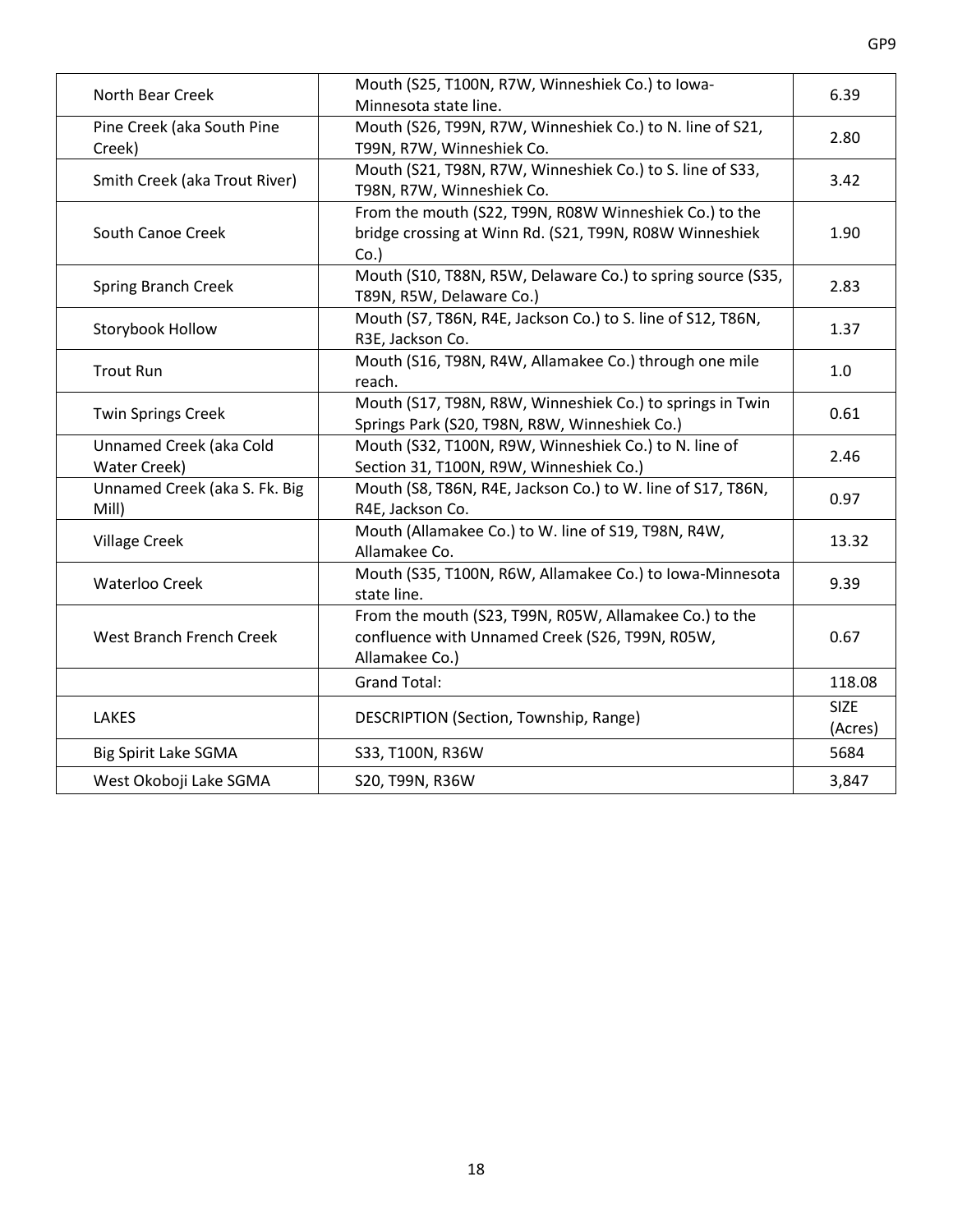## **Attachment 2: State-owned Natural and Artificial Lakes**

<span id="page-20-0"></span>

| County             | <b>Lakes</b>                                                                                                                                                                                                                                                                                                                                                                                                                                           |
|--------------------|--------------------------------------------------------------------------------------------------------------------------------------------------------------------------------------------------------------------------------------------------------------------------------------------------------------------------------------------------------------------------------------------------------------------------------------------------------|
| Adair              | Meadow Lake, Meadow Lake Watershed Pond 1, Meadow Lake Watershed Pond 2                                                                                                                                                                                                                                                                                                                                                                                |
| Adams              | Lake Icaria                                                                                                                                                                                                                                                                                                                                                                                                                                            |
| Allamakee          | Big Lake (Lansing), Kains Lake S.W.A., Mud Hen Lake, New Albin Big Lake, Waukon Junction<br>Marsh, Yellow River Pond                                                                                                                                                                                                                                                                                                                                   |
| Appanoose          | Stephen's Forest - Unionville Area Pond                                                                                                                                                                                                                                                                                                                                                                                                                |
| Benton             | Dudgeon Lake                                                                                                                                                                                                                                                                                                                                                                                                                                           |
| <b>Black Hawk</b>  | Alice Wyth Lake, Big Woods Lake, Fisher Lake, George Wyth Lake, Railroad Lake (Falls Access<br>S.W.M.A.                                                                                                                                                                                                                                                                                                                                                |
| <b>Bremer</b>      | Martens Lake, Sweet Marsh Reservoir, Sweet Marsh Seg. A, Sweet Marsh Seg. C                                                                                                                                                                                                                                                                                                                                                                            |
| Buchanan           | <b>Troy Mills Marsh</b>                                                                                                                                                                                                                                                                                                                                                                                                                                |
| <b>Buena Vista</b> | Pickeral Lake, Storm Lake (incl. Little Storm Lake)                                                                                                                                                                                                                                                                                                                                                                                                    |
| <b>Butler</b>      | <b>Big Marsh</b>                                                                                                                                                                                                                                                                                                                                                                                                                                       |
| Calhoun            | Calhoun W.A. Pond, North Twin Lake, South Twin Lake                                                                                                                                                                                                                                                                                                                                                                                                    |
| Carroll            | Artesian Lake, Swan Lake                                                                                                                                                                                                                                                                                                                                                                                                                               |
| Cass               | Cold Springs Lake, Lake Anita                                                                                                                                                                                                                                                                                                                                                                                                                          |
| Cerro Gordo        | Clear Lake, Clear Lake Marsh, Lekwa Marsh, McIntosh Wildlife Area, Ventura Marsh                                                                                                                                                                                                                                                                                                                                                                       |
| Clay               | Barringer Slough, Dan Greene Slough, Ducks Unlimited Marsh, Elk Lake, Hawk Valley Pond<br>(east), Hawk Valley Pond (west), Mud Lake, Round, Trumbull Lake                                                                                                                                                                                                                                                                                              |
| Clayton            | Sny Magill Ponds (3)                                                                                                                                                                                                                                                                                                                                                                                                                                   |
| Clinton            | Goose Lake, McAndrews Wildlife Area Pond                                                                                                                                                                                                                                                                                                                                                                                                               |
| <b>Dallas</b>      | <b>Beaver Lake</b>                                                                                                                                                                                                                                                                                                                                                                                                                                     |
| Davis              | Eldon Game Area Ponds, Lake Wapello                                                                                                                                                                                                                                                                                                                                                                                                                    |
| Decatur            | Nine Eagles Lake                                                                                                                                                                                                                                                                                                                                                                                                                                       |
| Delaware           | Backbone Lake, Silver Lake (Delaware)                                                                                                                                                                                                                                                                                                                                                                                                                  |
| Des Moines         | Allen Green Refuge Marsh, Round Lake                                                                                                                                                                                                                                                                                                                                                                                                                   |
| Dickinson          | Big Spirit Lake, Center Lake, Christopherson Slough, Diamond Lake, East Hottes, East Okoboji<br>Lake, Garlock Slough, Grover's Marsh, Hale Slough, Jemmerson Slough, Lake Park Pond, Lily<br>Lake, Little Spirit Lake, Little Swan Lake, Lower Gar Lake, Marble Lake, Minnewashta Lake,<br>Pleasant Lake, Prairie Lake, Sandbar Slough, Silver Lake (Dickinson), Sunken Lake, Swan Lake,<br>Upper Gar Lake, Welch Lake, West Hottes, West Okoboji Lake |
| Emmet              | Burr Oak Lake, Cheever, Eagle, Four Mile, High Lake, Ingham Lake, Iowa Lake, Tuttle Lake,<br>Twelve-Mile Lake, West Swan Lake S.W.M.A.                                                                                                                                                                                                                                                                                                                 |
| Fayette            | Volga Lake                                                                                                                                                                                                                                                                                                                                                                                                                                             |
| Franklin           | <b>Beeds Lake</b>                                                                                                                                                                                                                                                                                                                                                                                                                                      |
| Fremont            | Bartlett Lake, Forney's Lake S.W.M.A., Lake Virginia, McPaul A Pond, McPaul B Pond, Percival<br>Lake, Scott Lake A, Scott Lake B, Waubonsie Access Lake                                                                                                                                                                                                                                                                                                |
| Greene             | Goose Lake                                                                                                                                                                                                                                                                                                                                                                                                                                             |
| Guthrie            | Bays Branch, Springbrook Lake                                                                                                                                                                                                                                                                                                                                                                                                                          |
| Hamilton           | Little Wall Lake                                                                                                                                                                                                                                                                                                                                                                                                                                       |
| Hancock            | Crystal Lake, Crystal Lake Sediment Pond, Eagle Lake, East Twin Lake, Eight Mile Pits, Meredith<br>Marsh, Pilot Knob Lake, West Twin Lake                                                                                                                                                                                                                                                                                                              |
| Hardin             | Lower Pine Lake, Pine Ridge R.A. Lake, Steamboat Rock, Upper Pine Lake                                                                                                                                                                                                                                                                                                                                                                                 |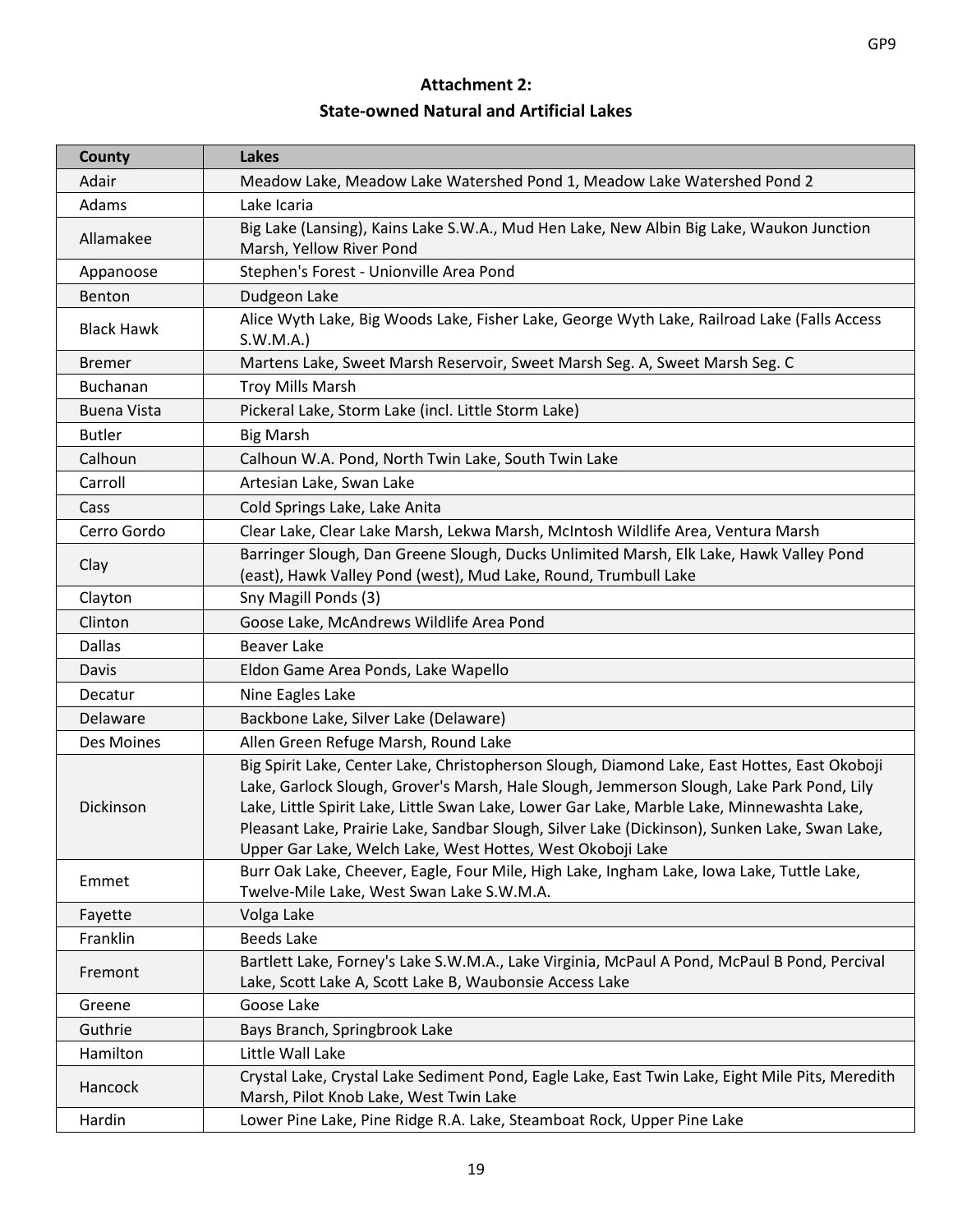| County        | <b>Lakes</b>                                                                                                                                                                                                                                                                                                        |
|---------------|---------------------------------------------------------------------------------------------------------------------------------------------------------------------------------------------------------------------------------------------------------------------------------------------------------------------|
| Harrison      | California Bend, Hebb Wetland #1, Hebb Wetland #2, Kress Wetland, Nobles, Round Bend,<br>Shriners Wetland, Spencer Area Wetland, St. John's Lake, Tyson Bend                                                                                                                                                        |
| Henry         | Lake Geode, Lake Geode Pond #1, Lake Geode Pond #3, Lake Geode Pond #4, Lake Geode Pond<br>#5, Lake Geode Pond #6, Lake Geode Pond #7, Lake Geode Pond #8                                                                                                                                                           |
| Jackson       | Bellevue Pond, Blake's Lake, Densmore Lake, Fish Lake, Green Island Lake, Little Sawmill Lake,<br>Sawmill Lake, Snider Lake                                                                                                                                                                                         |
| Jasper        | Deppe Pond (north), Deppe Pond (south), Rock Creek Lake, Rock Creek Lake Park Pond (east),<br>Rock Creek Lake Park Pond (north), Rock Creek Lake Park Pond (west), Stephens State Forest<br><b>Reichelt Unit Lake</b>                                                                                               |
| Johnson       | Burlington Street Dam, Lake Macbride, Oakdale Ponds, Redbird Farms W.A. Ponds, Swan Lake                                                                                                                                                                                                                            |
| Jones         | Muskrat Slough, Olin R.A. Pond                                                                                                                                                                                                                                                                                      |
| Kossuth       | Burt Lake, Goose Lake, State Line Marsh                                                                                                                                                                                                                                                                             |
| Lee           | Bitternut, Black Oak, Martens Pond, Martin Pond, Shagbark, White Oak                                                                                                                                                                                                                                                |
| Linn          | Chain-O-Lakes Area, Pleasant Creek Lake                                                                                                                                                                                                                                                                             |
| Louisa        | Cone Marsh, Klum Lake, Lake Odessa                                                                                                                                                                                                                                                                                  |
| Lucas         | Brown's Slough, Colyn North Marsh, Colyn South Marsh, Red Haw Lake, Red Haw Pond 1 (E),<br>Red Haw Pond 2 (middle), Red Haw Pond 3 (north), Stephen's Forest Whitebreast Pond 2,<br>Stephen's Forest Lucas Unit Pond 1, Stephen's Forest Lucas Unit Pond 2, Stephen's Forest<br>Whitebreast Pond 1, Williamson Pond |
| Lyon          | Jasper Pool                                                                                                                                                                                                                                                                                                         |
| Madison       | Badger Creek Lake, Badger Creek Pond                                                                                                                                                                                                                                                                                |
| Mahaska       | Hawthorn Lake, Hawthorn Lake Watershed Ponds, Hull W.A. Marsh, Lake Keomah                                                                                                                                                                                                                                          |
| Marion        | Pella S.G.M.A. Ponds                                                                                                                                                                                                                                                                                                |
| Mills         | Folsom Lake, Keg Creek Lake, Mile Hill Lake, P.J. Lake, Willow Slough                                                                                                                                                                                                                                               |
| Mitchell      | Otranto Impoundment                                                                                                                                                                                                                                                                                                 |
| Monona        | Badger Lake, Blackbird Bend, Blencoe Lake, Blue Lake, Decatur Lake, I-29 Access Area borrow<br>pit - DRY, Jepsen Wetland, Loess Hills State Forest - Jones Creek, Louisville Bend Marsh W. A.,<br>Lower Decatur Lake, Middle Decatur Lake, Upper Decatur Bend                                                       |
| Monroe        | Cottonwood Pits, Gladson-Carmack Pond, La Hart Area Wetland, Lake Miami                                                                                                                                                                                                                                             |
| Montgomery    | <b>Viking Lake</b>                                                                                                                                                                                                                                                                                                  |
| Muscatine     | Wiese Slough                                                                                                                                                                                                                                                                                                        |
| Osceola       | Ashton Pits Wildlife Management Area, Iowa Lake, Rush                                                                                                                                                                                                                                                               |
| Palo Alto     | Five Island Lake, Lost Island Lake, Rush Lake S.W.M.A., Silver Lake (Palo Alto), Virgin Lake                                                                                                                                                                                                                        |
| Plymouth      | Deer Creek Lakes S.W.M.A.                                                                                                                                                                                                                                                                                           |
| Pocahontas    | Little Clear Lake, Lizard Lake, Shimon Marsh, Sunken Grove Lake                                                                                                                                                                                                                                                     |
| Polk          | Ankeny Lake (DMACC), Big Creek Lake                                                                                                                                                                                                                                                                                 |
| Pottawattamie | Carter Lake, Lake Manawa, Saganaush Pond                                                                                                                                                                                                                                                                            |
| Ringgold      | Fogle Lake S.W.A., Mt. Ayr Game Area Ponds, Mt. Ayr Old Reservoir, Ringgold Management<br>Area Ponds, Walnut Creek Marsh                                                                                                                                                                                            |
| Sac           | Arrowhead Lake, Black Hawk Lake, Black Hawk Pits, Jana R.A. Pit, L Pond                                                                                                                                                                                                                                             |
| Scott         | Crow Creek W.A. Lake, Lost Grove Lake, Lost Grove Lake Pond                                                                                                                                                                                                                                                         |
| Shelby        | Prairie Rose Lake                                                                                                                                                                                                                                                                                                   |
| Story         | Hendrickson Marsh, Lake Laverne                                                                                                                                                                                                                                                                                     |
| Tama          | Otter Creek Marsh, Union Grove Lake                                                                                                                                                                                                                                                                                 |
| Taylor        | Lake of Three Fires                                                                                                                                                                                                                                                                                                 |
| Union         | Green Valley Lake, Summit Lake, Three Mile Lake, Twelve Mile Creek Lake                                                                                                                                                                                                                                             |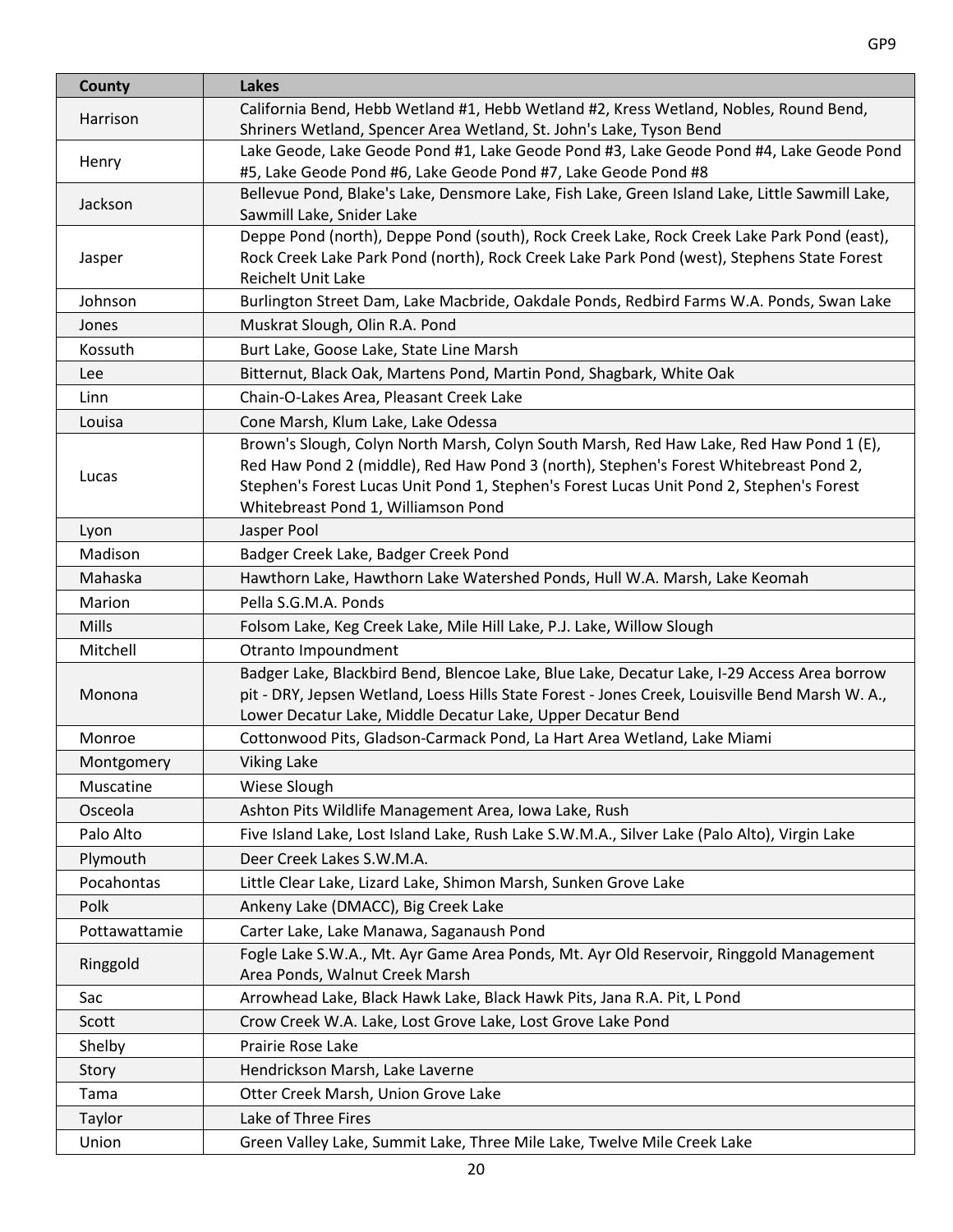| County     | Lakes                                                                                                                                                                                                                                                                                                                                                                                                                                                                                                                                                                                                                                                                                                                                                                                                                                                                                                            |
|------------|------------------------------------------------------------------------------------------------------------------------------------------------------------------------------------------------------------------------------------------------------------------------------------------------------------------------------------------------------------------------------------------------------------------------------------------------------------------------------------------------------------------------------------------------------------------------------------------------------------------------------------------------------------------------------------------------------------------------------------------------------------------------------------------------------------------------------------------------------------------------------------------------------------------|
| Van Buren  | Lacey Keosauqua Park Lake, Lake Miss (Tug Fork W), Lake Sugema, Piper's Pond (Tug Fork E)                                                                                                                                                                                                                                                                                                                                                                                                                                                                                                                                                                                                                                                                                                                                                                                                                        |
| Wapello    | Arrowhead Lake                                                                                                                                                                                                                                                                                                                                                                                                                                                                                                                                                                                                                                                                                                                                                                                                                                                                                                   |
| Warren     | Banner Lake (north), Banner Lake (south), Hooper Area Pond, Lake Ahquabi                                                                                                                                                                                                                                                                                                                                                                                                                                                                                                                                                                                                                                                                                                                                                                                                                                         |
| Washington | Darling Campground Pond, Darling Youth Camp Pond, Lake Darling, Lake Darling Watershed<br>Pond 1, Lake Darling Watershed Pond 10, Lake Darling Watershed Pond 11, Lake Darling<br>Watershed Pond 12, Lake Darling Watershed Pond 13, Lake Darling Watershed Pond 14, Lake<br>Darling Watershed Pond 15, Lake Darling Watershed Pond 16, Lake Darling Watershed Pond 17,<br>Lake Darling Watershed Pond 18, Lake Darling Watershed Pond 19, Lake Darling Watershed<br>Pond 2, Lake Darling Watershed Pond 20, Lake Darling Watershed Pond 21, Lake Darling<br>Watershed Pond 22, Lake Darling Watershed Pond 23, Lake Darling Watershed Pond 24, Lake<br>Darling Watershed Pond 25, Lake Darling Watershed Pond 3, Lake Darling Watershed Pond 4,<br>Lake Darling Watershed Pond 5, Lake Darling Watershed Pond 6, Lake Darling Watershed Pond<br>7, Lake Darling Watershed Pond 8, Lake Darling Watershed Pond 9 |
| Wayne      | <b>Bob White Lake</b>                                                                                                                                                                                                                                                                                                                                                                                                                                                                                                                                                                                                                                                                                                                                                                                                                                                                                            |
| Webster    | Brushy Creek Lake, Lizard Creek Game Area Ponds                                                                                                                                                                                                                                                                                                                                                                                                                                                                                                                                                                                                                                                                                                                                                                                                                                                                  |
| Winnebago  | Harmon Lake, Myre Slough, Rice Lake                                                                                                                                                                                                                                                                                                                                                                                                                                                                                                                                                                                                                                                                                                                                                                                                                                                                              |
| Winneshiek | Cardinal Marsh, Lower Dam Impoundment, Upper Dam Impoundment                                                                                                                                                                                                                                                                                                                                                                                                                                                                                                                                                                                                                                                                                                                                                                                                                                                     |
| Woodbury   | Browns Lake, Midway Park Lake, Snyder Bend Lake, Stone State Park Pond, Winnebago Bend<br>Lake                                                                                                                                                                                                                                                                                                                                                                                                                                                                                                                                                                                                                                                                                                                                                                                                                   |
| Worth      | Elk Creek Marsh, Silver Lake (Worth), Silver Lake Marsh                                                                                                                                                                                                                                                                                                                                                                                                                                                                                                                                                                                                                                                                                                                                                                                                                                                          |
| Wright     | Big Wall Lake, Elm Lake, Lake Cornelia, Morse Lake                                                                                                                                                                                                                                                                                                                                                                                                                                                                                                                                                                                                                                                                                                                                                                                                                                                               |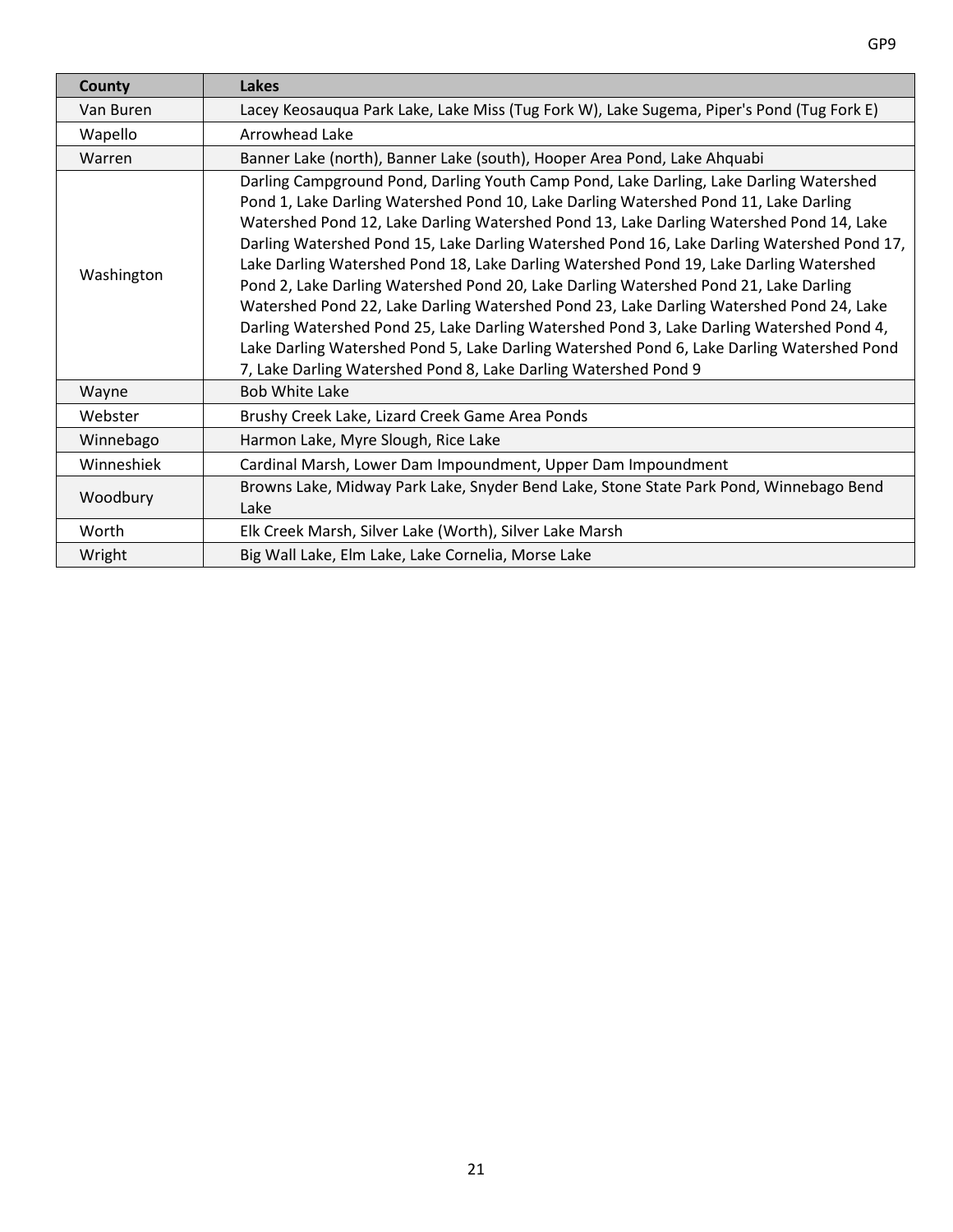## **Attachment 3: Initial Screening for Soil and Groundwater Contamination**

<span id="page-23-0"></span>

|                                                                                                                                                                                                                                                                                              | <b>Initial Screening Questions</b> |         |
|----------------------------------------------------------------------------------------------------------------------------------------------------------------------------------------------------------------------------------------------------------------------------------------------|------------------------------------|---------|
| Item                                                                                                                                                                                                                                                                                         | Yes/No/<br>Unknown/<br><b>NA</b>   | Comment |
| Does exposed soil at the site have an unusual color or<br>odor that could indicate contamination?                                                                                                                                                                                            | N<br>NA.<br>U                      |         |
| Does water to be discharged from the site have an<br>unusual color or odor that could indicate contamination?                                                                                                                                                                                | N<br><b>NA</b><br>U                |         |
| Do current or past uses of the site include activities that<br>likely included handling or disposal of hazardous<br>substances or petroleum products? Such uses include<br>but are not limited to gas stations, dry cleaners, etc.<br>[Not applicable if site is undeveloped or residential] | <b>NA</b>                          |         |
| Do you have any other knowledge or reason to suspect<br>contamination at the site that could affect the water to<br>be discharged? (Site has environmental clean-up lien,<br>there was a reported pollutant release at the site, etc.)                                                       | N<br><b>NA</b>                     |         |

If you answered "yes" to one or more of the above questions, you must conduct a more thorough inquiry into the site and its potential contamination. If you answered "no" to all questions, dewatering may proceed according to the terms and conditions of the permit. Sign and date this form and keep it for your records.

Printed Name of Preparer

Signature of Preparer Date Completed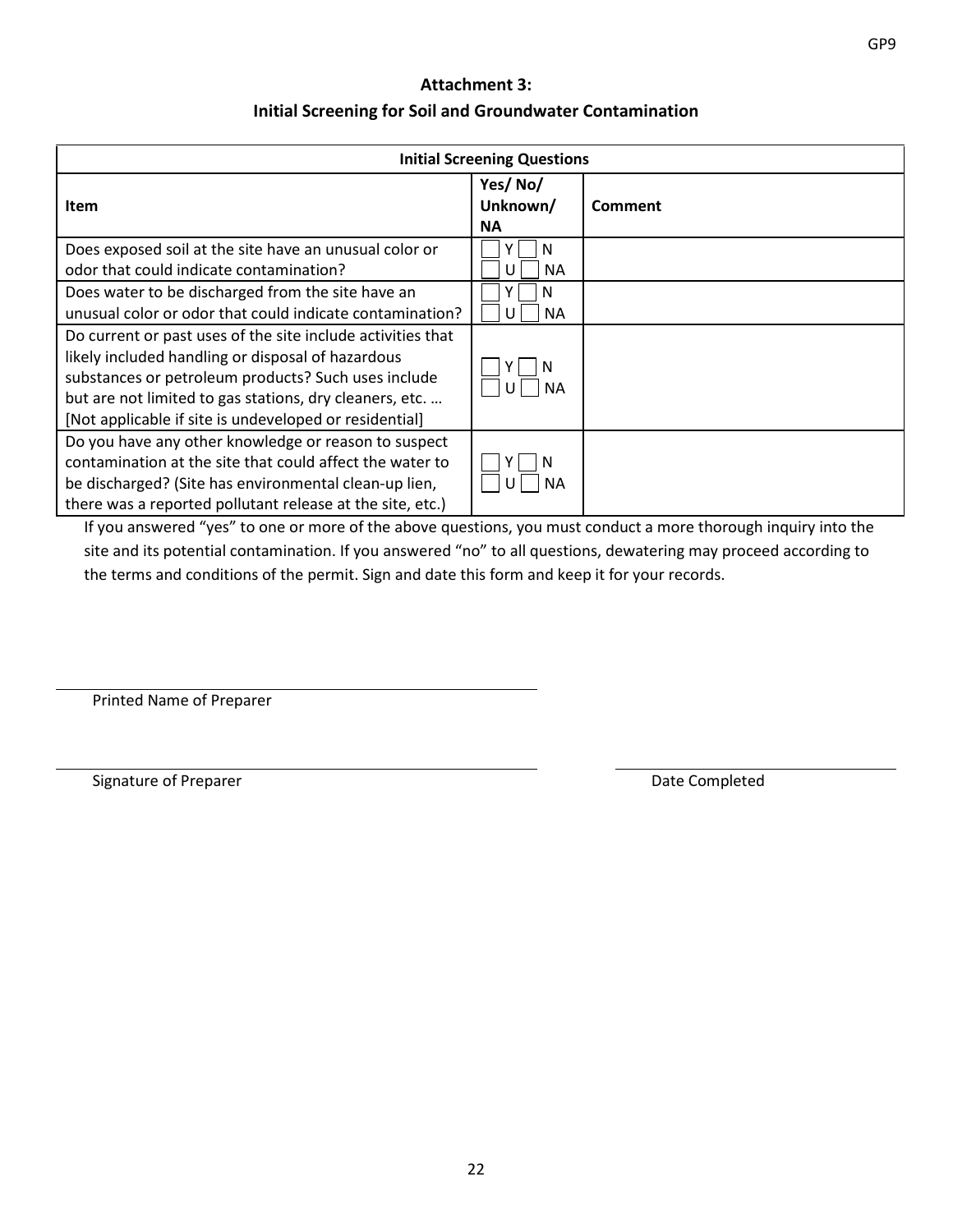## **Attachment 4:**

## **Guidance for Conducting and Documenting Visual Observations of Discharges**

<span id="page-24-0"></span>A visual examination of a discharge must be conducted at least once during each day a discharge occurs. However, conducting examinations more frequently is encouraged in order to detect and correct any problems as soon as possible. If discharge is to occur during nighttime hours, an examination should take place during the late afternoon or evening while there is sufficient light available and again early in the morning.

Each visual examination must document observations of color, odor, clarity, floating solids, settled materials, foam, sheens, erosion, and any other obvious indications of water pollution.

It is recommended that the same person or persons perform and document the visual examinations each day that discharge occurs so that they are done in a consistent manner. The examination should be conducted at the end of the hose, pipe, or other conduit that carries water. For surface water discharges, this point should also be prior to the point where the water enters any river, stream, drainage ditch, storm sewer, or tile line.

The results must be documented in writing with the date and time of the examination and the name of the person performing the examination. The documentation must be retained for at least three years after discharge at a site has ceased. Documentation is not required to be submitted to the Department but must be made available upon request.

**If the discharge does not comply with the applicable permit requirements, the discharge must be stopped until corrective action is taken.**

**If the discharge constitutes a hazardous condition, the Department must be notified as soon as possible, but not later than six (6) hours after the onset or discovery of the hazardous condition in accordance with Rule 567 IAC 131.2. The Department's 24-hour line for spill reporting is (515)725-8694.**